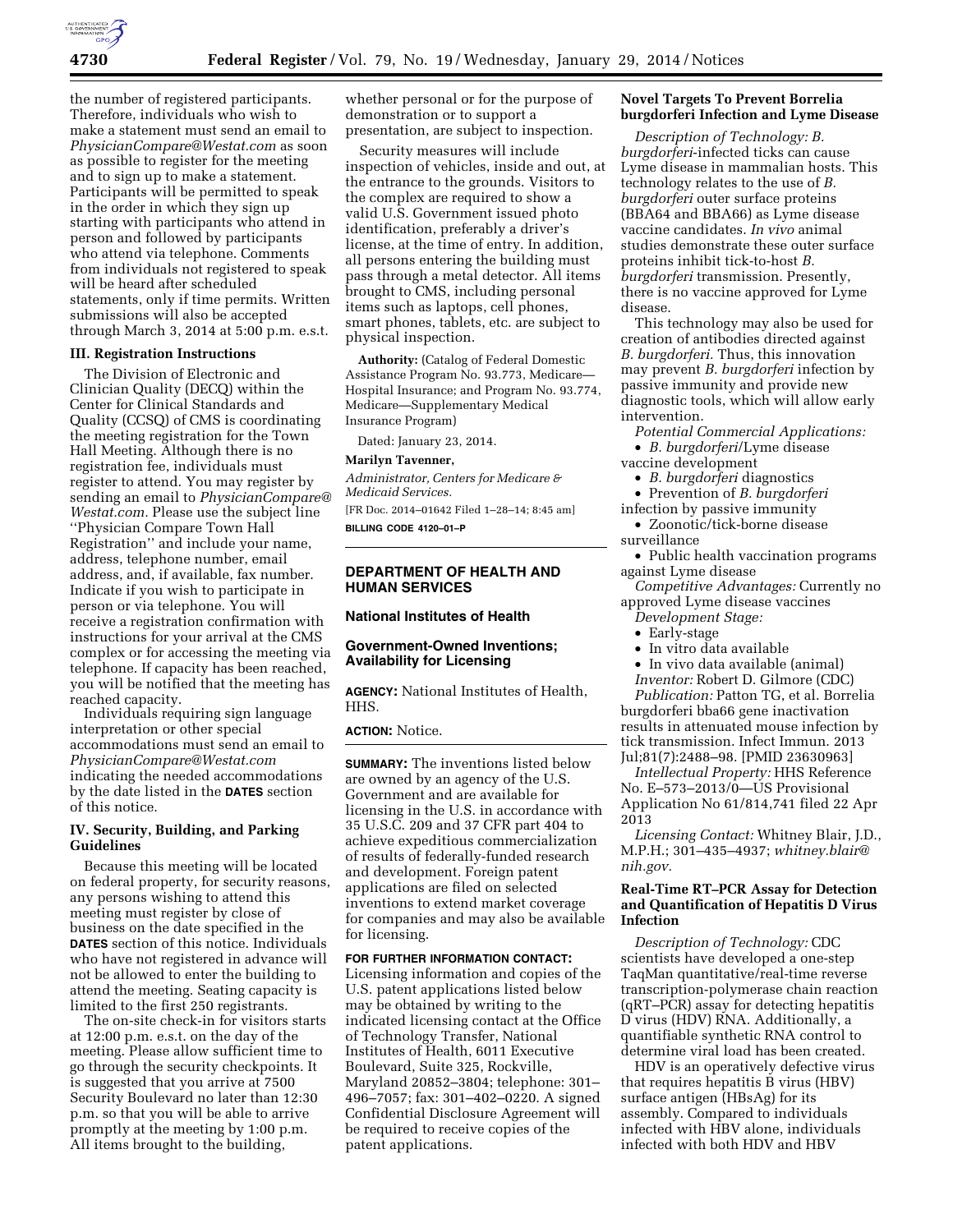viruses present with more severe hepatitis, progress to liver disease more quickly, and have a higher mortality rate. Currently, there are no regulated tests available for detection and quantification of HDV RNA. This assay directly addresses this unmet need and has been validated with clinical samples of HDV genotypes 1 and 3. It has the potential to detect all eight HDV genotypes.

*Potential Commercial Applications:* 

• Development of a commercial nucleic acid assay for diagnosis of current hepatitis D virus (HDV) infection

• Public health and vaccination programs

• Testing of individuals infected with hepatitis B and/or liver disease

*Competitive Advantages:* 

• Rapid, accurate, inexpensive and stable

• Unique RNA transcript for this assay can be successfully used as a quantitative standard

• Current anti-HDV antibody assay identifies individuals exposed to HDV, but cannot identify current infection

• Easily adapted for inclusion in a hepatitis testing kit, especially when paired with a hepatitis B diagnostic

*Development Stage:* 

• Pre-clinical

• In vitro data available

*Inventors:* Maja Kodani, Tonya Mixson-Hayden, Saleem Kamili (all of CDC)

*Publication:* Kodani M, et al. One-step real-time PCR assay for detection and quantitation of hepatitis D virus RNA. J Virol Methods. 2013 Nov;193(2):531–5. [PMID 23896020]

*Intellectual Property:* HHS Reference No. E–510–2013/0—US Provisional Application No. 61/792,293 filed 15 Mar 2013

*Licensing Contact:* Whitney Blair, J.D., M.P.H.; 301–435–4937; *[whitney.blair@](mailto:whitney.blair@nih.gov) [nih.gov.](mailto:whitney.blair@nih.gov)* 

### **Reduced Virulence Crimean-Congo Hemorrhagic Fever Virus for Vaccine Development**

*Description of Technology:* This invention relates to a genetically modified hemorrhagic fever virus that can be used as an effective live vaccine agent. Hemorrhagic fever evades the human immune response using the viral ovarian tumor domain (vOTU) protease, which inhibits critical host-immunity functions. The present genetically modified virus has a vOTU protease with decreased ability to remove ubiquitin (Ub) and ISG15 tags from proteins in cells it infects. Thus, the virulence is reduced, creating an immunogenic and non-pathogenic virus

for use as a live vaccine against Crimean-Congo hemorrhagic fever (CCHF) virus. Unlike strains with complete ablation of the vOTU protease, the present modified virus retains enough activity for replication in a human cell line, making vaccine production possible. This technology may be used to create vaccines or therapeutics for other nairoviruses, including the Dugbe, Hazara, and Nairobi sheep disease viruses.

*Potential Commercial Applications:*  Development of vaccines or therapeutics for CCHF virus and other nairoviruses, including Dugbe, Hazara and Nairobi sheep disease viruses

*Competitive Advantages:* 

• Increased safety for CCHF laboratory research (Biosafety Level 2)

• Use of human cell lines allows large-scale manufacturing of vaccines

• vOTU domain-disruption may be used to develop vaccines for all nairovirus viruses affecting humans and/or livestock

*Development Stage:* 

• Pre-clinical

• In vitro data available

*Inventors:* Eric Bergeron (CDC), Stuart T. Nichol (CDC), et al.

*Publications:* 

1. Bergeron E, et al. Crimean-Congo hemorrhagic fever virus-encoded ovarian tumor protease activity is dispensable for virus RNA polymerase function. J Virol. 2010 Jan;84(1):216–26. [PMID 19864393]

2. Capodagli GC, et al. Structural analysis of a viral ovarian tumor domain protease from the Crimean-Congo hemorrhagic fever virus in complex with covalently bonded ubiquitin. J Virol. 2011 Apr;85(7):3621–30. [PMID 21228232]

*Intellectual Property:* HHS Reference No. E–486–2013/0—

• US Provisional Application No. 61/ 683,132 filed 14 Aug 2012

• US Patent Application No. 13/ 829,105 filed 14 Mar 2013

• PCT Application No. PCT/US13/ 54760 filed 13 Aug 2013

*Licensing Contact:* Whitney Blair, J.D., M.P.H.; 301–435–4937; *[whitney.blair@](mailto:whitney.blair@nih.gov) [nih.gov.](mailto:whitney.blair@nih.gov)* 

#### **Human Influenza Virus Real-Time RT– PCR Detection and Characterization Panel**

*Description of Technology:* This invention relates to methods of rapidly detecting influenza, including differentiating between type and subtype. Unlike culture and serological tests requiring 5 to 14 days for completion, CDC researchers developed a rapid, accurate assay, which is easily adapted to kit form. This assay also

requires less labor input than immunoassays. These methods can be used to quickly identify a broad variety of influenza types and subtypes, including viruses that may be involved in pandemics (such as H5N1, for example).

*Potential Commercial Applications:*  • Influenza diagnostic using clinical specimens

• High-throughput screenings

• Influenza surveillance programs

*Competitive Advantages:* 

• Already FDA approved

• Especially useful for H5N1 screening

• Sensitive detection

• Specific discrimination of influenza subtypes

• Easily formatted as kit or array

• Faster than culturing and

serological identification methods • Less laborious and more objective

than immunoassays

*Development Stage:* In vitro data available

*Inventors:* Stephen Lindstrom, Alexander I. Klimov, Nancy J. Cox, Lamorris Loftin (all of CDC)

*Publication:* Jernigan DB, et al. Detecting 2009 pandemic influenza A (H1N1) virus infection: availability of diagnostic testing led to rapid pandemic response. Clin Infect Dis. 2011 Jan 1;52 Suppl 1:S36–43. [PMID 21342897]

*Intellectual Property:* HHS Reference No. E–331–2013/0—

• PCT Application No. PCT/US2007/ 003646 filed 12 Feb 2007, which published as WO 2007/095155 on 23 Aug 2007

• US Patent No. 8,241,853 issued 14 Aug 2012

• US Patent No. 8,568,981 issued 29 Oct 2013

• US Patent Application No. 14/ 056,810 filed 17 Oct 2013

• Various international patent applications pending or issued

*Licensing Contact:* Whitney Blair, J.D., M.P.H.; 301–435–4937; *[whitney.blair@](mailto:whitney.blair@nih.gov) [nih.gov.](mailto:whitney.blair@nih.gov)* 

### **Peptide Vaccines Against Group A Streptococci**

*Description of Technology:* This invention relates to synthetic immunoreactive peptides, which are portions of the M proteins of the most prevalent Group A Streptococcus (GAS) serotypes in the United States. These peptides may be useful in development of a flexible, multivalent GAS vaccine. They can be recognized by M typespecific antibodies and are capable of eliciting functional opsonic antibodies. Additionally, the peptides or isolated antibodies raised in response to the peptides may be useful for GAS diagnostics.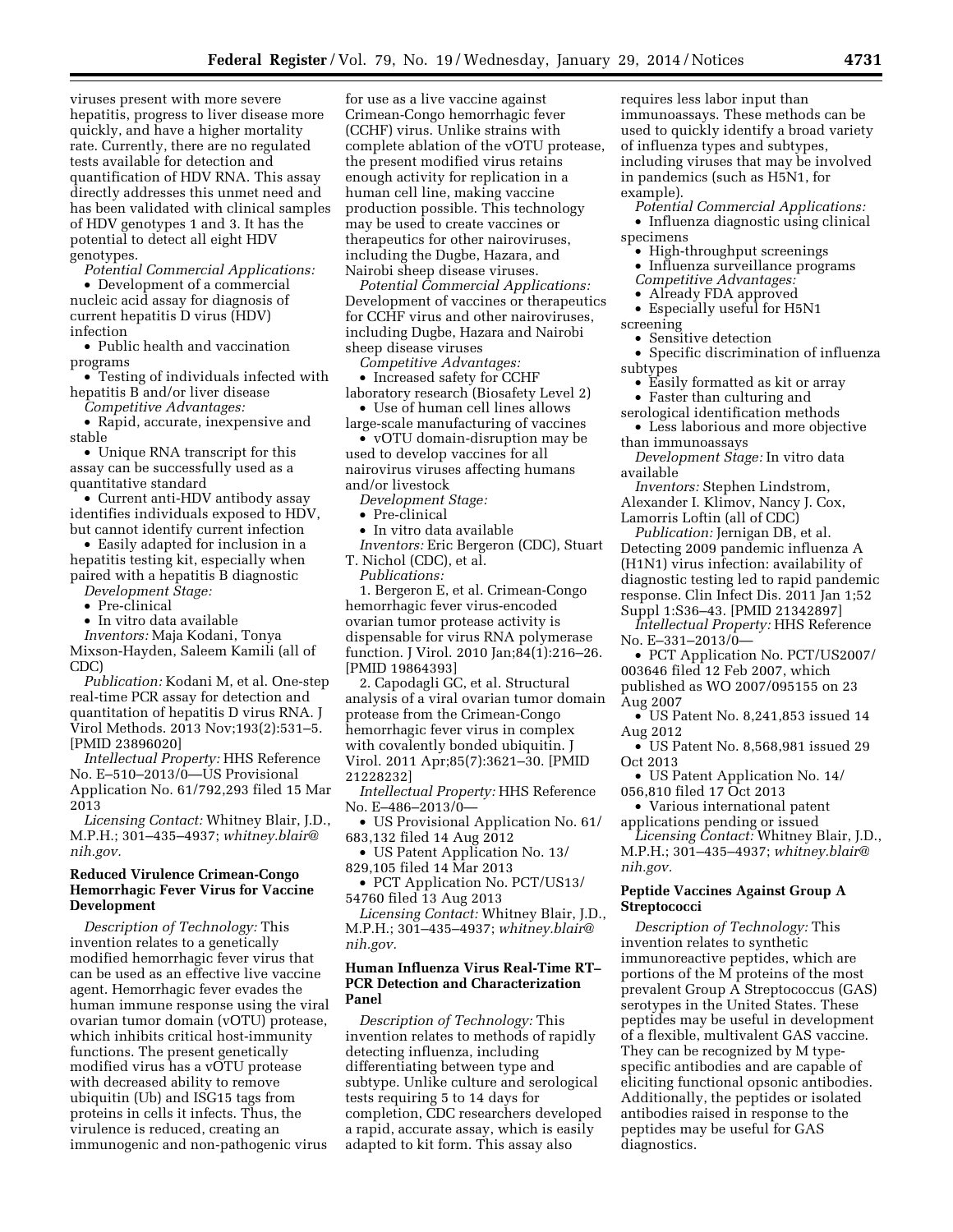- *Potential Commercial Applications:*
- Group A streptococci (GAS) vaccine
- GAS therapeutics and diagnostics
- Lab tools for exploring GAS
- *Competitive Advantages:*
- Easily adaptable to kit form

• Multivalent vaccine that can be tailored for protection against specific GAS serotypes affecting a particular population

- *Development Stage:*
- Pre-clinical
- In vitro data available
- In vivo data available (animal)

*Inventors:* Bernard W. Beall, George M. Carlone, Jacquelyn S. Sampson, Edwin W. Ades (all of CDC)

*Publication:* Bruner M, et al.

Evaluation of synthetic, M type-specific peptides as antigens in a multivalent group A streptococcal vaccine. Vaccine. 2003 Jun 20;21(21–22):2698–703. [PMID 12798606]

*Intellectual Property:* HHS Reference No. E–330–2013/0—

• US Patent No. 7,407,664 issued 05 Aug 2008

• US Patent No. 7,883,710 issued 08 Feb 2011

- US Patent No. 8,420,107 issued 16 Apr 2013
- US Patent Application No. 13/ 846,166 filed 18 Mar 2013
- Various international patent
- applications pending or issued *Licensing Contact:* Whitney Blair, J.D.,

M.P.H.; 301–435–4937; *[whitney.blair@](mailto:whitney.blair@nih.gov) [nih.gov.](mailto:whitney.blair@nih.gov)* 

## **Method of Enhancing Opsonophagocytosis**

*Description of Technology:* This invention aims to bolster the human body's own mechanisms to fight infection by enhancing an innate immune response, opsonophagocytosis. The specific 24 amino acid sequence (P4) acts as a polymorphonuclear cell activator. P4 can be administered *in vivo*  along with a disease's specific antibody to enhance systemic bacterial clearance, thus leading to prolonged survival. This technology enhances the body's response to infections such as *S. pneumoniae* and *S. aureus.* 

*Potential Commercial Applications:* 

- Opsonic therapy
- Passive immunization
- Enhancement of pathogen clearing • Synergistic use with other therapies
- *Competitive Advantages:*

• Multiple *in vivo* studies indicate significant improvements in recipient outcomes

• Highly adaptable and can be combined with a number of alternate therapies

• Enhances opsonophagocytosis to achieve therapeutically effective results *Development Stage:* 

- Pre-clinical
- In vitro data available
- In vivo data available (animal) *Inventors:* Edwin W. Ades, et al. (CDC)
- *Publications:*

1. Melnick N, et al. Evaluation of a novel therapeutic approach to treating severe pneumococcal infection using a mouse model. Clin Vaccine Immunol. 2009 Jun;16(6):806–10. [PMID 19386795]

2. Weeks JN, et al. Immunotherapy with a combination of intravenous immune globulin and p4 peptide rescues mice from postinfluenza pneumococcal pneumonia. Antimicrob Agents Chemother. 2011 May;55(5):2276–81. [PMID 21383090]

3. Bangert M, et al. P4-mediated antibody therapy in an acute model of invasive pneumococcal disease. J Infect Dis. 2012 May 1;205(9):1399–407. [PMID 22457294]

*Intellectual Property:* HHS Reference No. E–329–2013/0—

• PCT Application No. PCT/US2009/ 052384 filed 31 Jul 2009, which published as WO 2010/14888 on 04 Feb

2010

• US Patent No. 8,431,134 issued 30 Apr 2013

• US Patent Application No. 13/

851,508 filed 27 Mar 2013

• Various international applications pending or issued

*Related Technologies:* HHS Reference No. E–338–2013/0—

• PCT Application No. PCT/US2005/ 027290 filed 29 Jul 2005, which published as WO 2006/127020 on 30 Nov 2006

• US Patent No. 7,919,104 issued 05 Apr 2011

• Australia Patent No. 2005332058 issued 15 Mar 2012

• Various international patent applications pending or issued

*Licensing Contact:* Whitney Blair, J.D., M.P.H.; 301–435–4937; *[whitney.blair@](mailto:whitney.blair@nih.gov) [nih.gov.](mailto:whitney.blair@nih.gov)* 

*Collaborative Research Opportunity:*  The Centers for Disease Control and Prevention (CDC) is seeking statements of capability or interest from parties interested in collaborative research to further develop, evaluate or commercialize Methods and Tools for Enhancing Opsonophagocytosis in Response to a Pathogen. For collaboration opportunities, please contact Suzanne Shope at *[sshope@](mailto:sshope@cdc.gov) [cdc.gov](mailto:sshope@cdc.gov)* or 770–488–8613.

### **Novel Live-Attenuated Rabies Vaccine**

*Description of Technology:* The critical feature of this technology is the Evelyn-Rokitnicki-Abelseth (ERA) rabies

whole genome DNA sequence. With the availability of the entire rabies genome, a recombinant vaccine can be developed using reverse genetics. Using this technology, CDC researchers have developed a recombinant, liveattenuated vaccine shown to confer protection against lethal doses of live, street-rabies virus in multiple survival studies. This vaccine offers better protection than traditional inactivated vaccinations, as demonstrated in coinfection studies. Further, a single intramuscular vaccination with the CDC's attenuated-virus was sufficient for survival of 100% of hamsters and mice following lethal challenge.

*Potential Commercial Applications:*  • Rabies vaccine design and

development • Immunogenic compositions for both

prevention and treatment of rabies virus • Rabies virus research

*Competitive Advantages:* 

• Live attenuated vaccine shows

greater efficacy than older inactivated vaccine

• 100% animal survival conferred by a single inoculation before lethal challenge

*Development Stage:* 

- Pre-clinical
- In vitro data available
- In vivo data available (animal)

*Inventors:* Charles E. Rupprecht and Xianfu Wu (CDC)

*Publications:* 

1. Wu X, et al. Are all lyssavirus genes equal for phylogenetic analyses? Virus Res. 2007 Nov;129(2):91–103. [PMID 17681631]

2. Bankovskiy D, et al. Immunogenicity of the ERA G 333 rabies virus strain in foxes and raccoon dogs. Dev Biol (Basel). 2008;131:461–6. [PMID 18634508]

3. Wu X, Rupprecht CE. Glycoprotein gene relocation in rabies virus. Virus Res. 2008 Jan;131(1):95–9. [PMID 17850911]

4. Franka R, et al. Rabies virus pathogenesis in relationship to intervention with inactivated and attenuated rabies vaccines. Vaccine. 2009 Nov 27;27(51):7149–55. [PMID 19925945]

5. Wu X, et al. Live attenuated rabies virus co-infected with street rabies virus protects animals against rabies. Vaccine. 2011 Jun 6;29(25):4195–201. [PMID 21514343]

*Intellectual Property:* HHS Reference No. E–326–2013/0—

• PCT Application No. PCT/US2006/ 040134 filed 13 Oct 2006, which published as WO 2007/047459 on 26 Apr 2007

• US Patent No. 7,863,041 issued 04 Jan 2011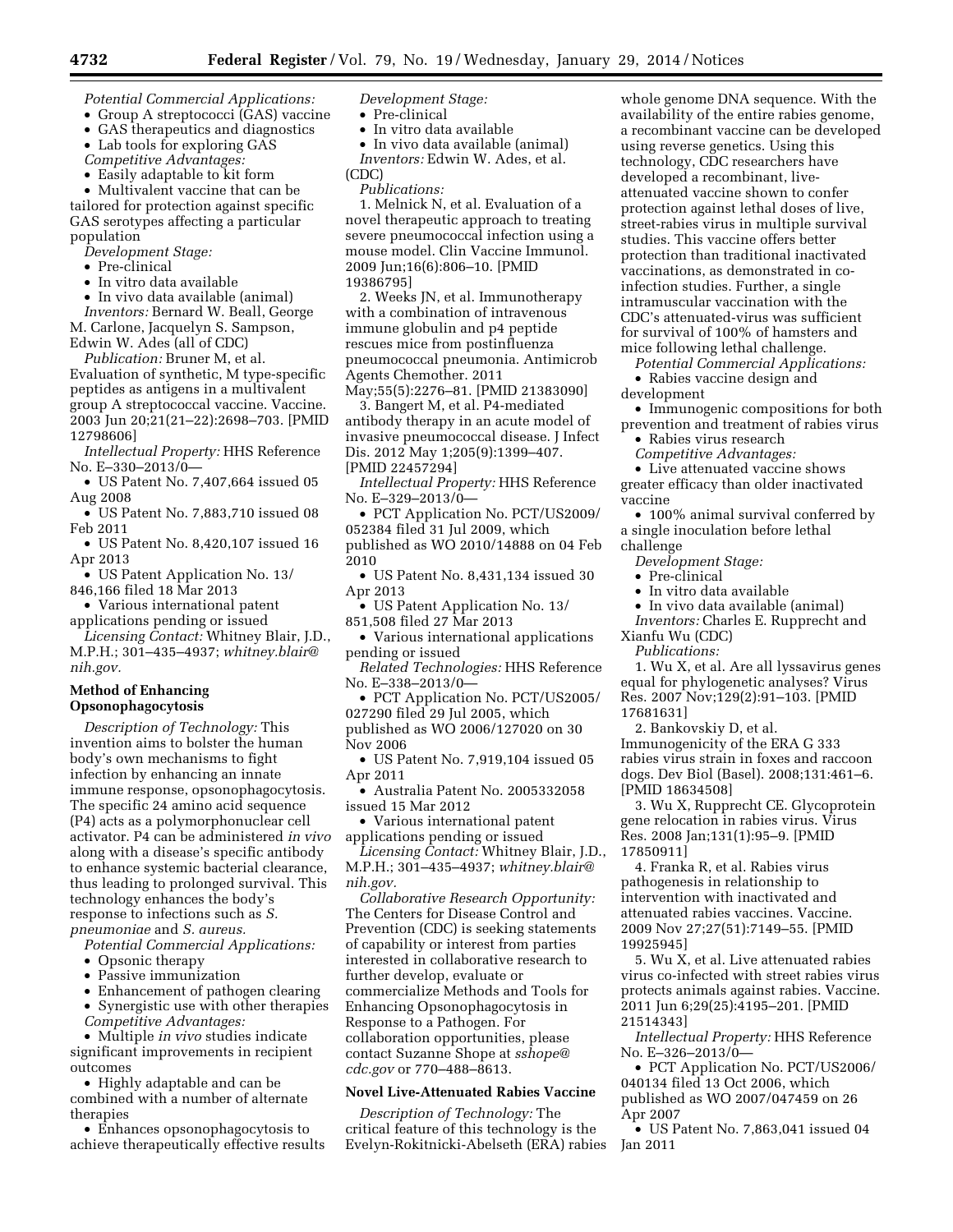• US Patent Application No. 12/ 956,949 filed 30 Nov 2010

• Various international patent applications pending or issued

*Related Technologies:* HHS Reference No. E–256–2013/0—

• PCT Application No. PCT/US2011/ 041579 filed 23 June 2011, which published as WO 2011/163446 on 29 Dec 2011

• US Patent Application No. 13/ 806,622 filed 21 Dec 2012

*Licensing Contact:* Whitney Blair, J.D., M.P.H.; 301–435–4937; *[whitney.blair@](mailto:whitney.blair@nih.gov) [nih.gov.](mailto:whitney.blair@nih.gov)* 

### **Intranasal Nebulizer With Disposable Drug Cartridge for Improved Delivery of Vaccines and Therapeutics**

*Description of Technology:* Intranasal delivery is a simple, inexpensive and needle-free route for administration of vaccines and therapeutics. This intranasal delivery technology, developed with Creare, Inc., includes low-cost, disposable drug cartridges (DDCs) that mate with a durable handheld device. The rechargeable-batterypowered device transmits ultrasonic energy to the DDC to aerosolize the drug and is capable of performing for eight hours at 120 vaccinations per hour. Potential applications for this platform technology include intranasal vaccination (e.g. seasonal or pandemic influenza vaccines) and intranasal delivery of locally active (e.g. antihistamines, steroids) or systemically active (e.g. pain medications, sedatives) pharmaceuticals.

The DDCs themselves offer two unique benefits. First, all components that contact the active agent or the patient may be easily disposed of, which reduces the risk of patient crosscontamination and minimizes cleaning and maintenance requirements of the hand-held device. Second, DDCs provide a low-cost and simple method to package and distribute individual doses.

This technology also allows for significant dose-sparing. Preliminary studies have shown robust immune responses when this technology is used to delivery significantly reduced doses of Live Attenuated Influenza Vaccine in animal models. The intranasal nebulizer produces droplets sized for optimum depositioning in the nasal airway. The small nebulizer droplets essentially ''spray paint'' the internal nasal airway, resulting in an increased tissue surface coverage that may enable a significant dose reduction. In contrast, currently available nasal delivery devices, such as nasal sprays and droppers, do not provide efficient intranasal delivery in humans because the large droplets they

generate fail to coat a significant portion of the nasal airway. Large droplets also tend to drip out of the nose or down the throat, which can be unpleasant for the patient in addition to wasting a sizable portion of the active agent.

*Potential Commercial Applications:*  • Intranasal delivery of vaccines and

therapeutics

• Childhood vaccination programs, mass immunization campaigns, or response to epidemics

*Competitive Advantages:* 

• Safe, needle-less delivery

- No patient-to-patient contamination
- Long-life, rechargeable battery

• Consistent delivery and dose-

sparing

• Nasal delivery of live-attenuated vaccines may be more effective than traditional injected vaccines

- Cost-effective
- Reduces biohazard waste

• May be administered by personnel with minimal medical training

• Easy means of delivery to children with fear of needles

*Development Stage:* 

• Prototype

- In vitro data available
- In vivo data available (animal)

*Inventors:* Mark J. Papania (CDC), et al.

*Publication:* Smith JH, et al. Nebulized live-attenuated influenza vaccine provides protection in ferrets at a reduced dose. Vaccine. 2012 Apr

19;30(19):3026–33. [PMID 22075083] *Intellectual Property:* 

- HHS Reference No. E–323–2013/  $0-$
- —PCT Application No. PCT/US2002/ 007973 filed 13 Mar 2002, which published as WO 2002/074372 on 26 Sep 2002
- —US Patent No. 7,225,807 issued 05 Jun 2007
- —US Patent No. 8,544,462 issued 01 Oct 2013
- —Various international issued patents • HHS Reference No. E–324–2013/  $0-$
- —PCT Application No. PCT/US2005/ 011086 filed 01 Apr 2005, which published as WO 2006/006963 on 19 Jan 2006
- —US Patent No. 7,954,486 issued 07 Jun 2011
- —US Patent Application No. 13/099,261 filed 02 May 2011
- —Various international issued patents

• HHS Reference No. E–308–2013/  $0-$ 

- —PCT Application No. PCT/US2011/ 039020 filed on 03 Jun 2011, which published as WO 2011/153406 on 08 Dec 2011
- —US Patent Application No. 13/701,992 filed 04 Dec 2012

—Various international pending patents *Licensing Contact:* Whitney Blair, J.D., M.P.H.; 301–435–4937; *[whitney.blair@](mailto:whitney.blair@nih.gov) [nih.gov.](mailto:whitney.blair@nih.gov)* 

### **Multiplexed Immunoassay for Rapid Serological Diagnosis of a Specific Viral Infection in Clinical Samples**

*Description of Technology:* CDC researchers have developed a multiplexed diagnostic assay for sensitive detection and distinction between viral group members based on the presence/absence of infectiongenerated antibodies within a clinical serum sample. For example, this assay can be used for rapid discrimination of a clinical unknown as specifically a West Nile or St. Louis encephalitis viral infection. This is particularly beneficial as these two viruses are typically difficult to distinguish by standard serological assays.

This new technique uses microsphere/microbead-based flowanalysis as a platform. Because of a basis in a pre-existing technology, the technique can be easily incorporated into current state and health department diagnostic testing protocols. The method is particularly unique because the assay-generated data can be standardized and then classified via discriminant analysis to determine the presence or absence of antibodies of interest within the clinical sample tested.

Furthermore, along with allowances for single-result generation, data manipulation and classification algorithms allow for assay output comparisons to the original large data set references used in development. In this way, results from different laboratories can now be directly compared to one another, provided that the same controls are used.

*Potential Commercial Applications:*  • Clinical diagnostics for specific identification and discrimination of viral infections

• Research tool for evaluation of vaccine candidates

• Assay standardization and quality control

• Public health and viral outbreak surveillance programs

*Competitive Advantages:* 

• Increased efficiency compared to single-antibody diagnostic approaches

• Easily implemented and integrated into present protocols and techniques, as this technology is based on current, widely used flow-analysis platforms

• Can be formatted as customizable kits for detection of viral group antibodies

• Rapid and precise

• Ideal for high-throughput analyses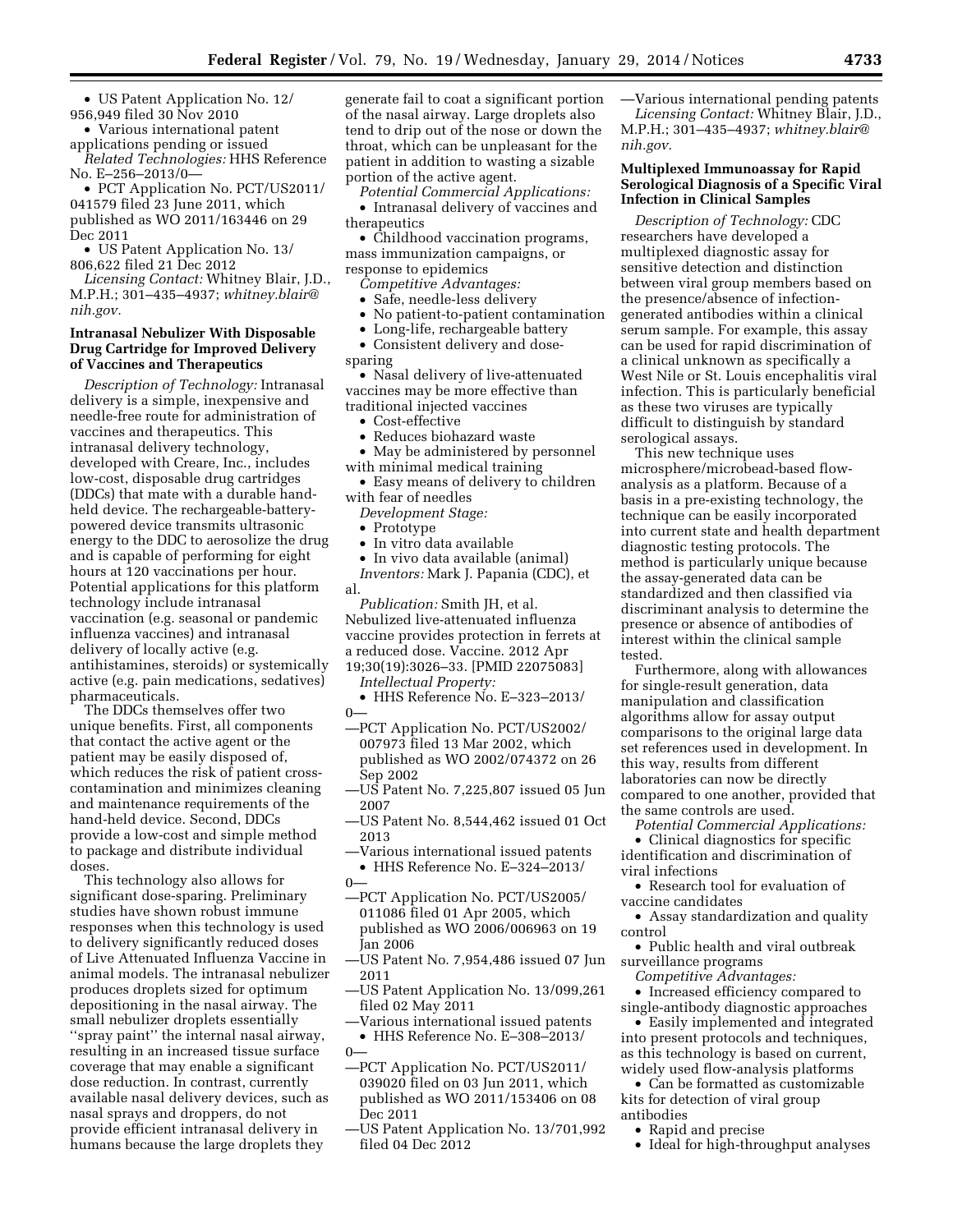*Development Stage:* In vitro data available

*Inventors:* Alison J. Basile and Bradley J. Biggerstaff (CDC)

*Publications:* 

1. Basile AJ, et al. Removal of species constraints in antibody detection. Clin Vaccine Immunol. 2010 Jan;17(1):56–61. [PMID 19923570]

2. Basile AJ, et al. Multiplex microsphere immunoassays for the detection of IgM and IgG to arboviral diseases. PLoS One. 2013 Sep 25;8(9):e75670. [PMID 24086608]

*Intellectual Property:* HHS Reference No. E–302–2013/0—

• US Patent No. 7,933,721 issued 26 Apr 2011

• US Patent No. 8,433,523 issued 30 Apr 2013

• Various international patent applications pending or issued

*Licensing Contact:* Whitney Blair, J.D., M.P.H.; 301–435–4937; *[whitney.blair@](mailto:whitney.blair@nih.gov) [nih.gov.](mailto:whitney.blair@nih.gov)* 

#### **Real-Time PCR Multiplex Assay for Detection of Bacterial Respiratory Pathogens in Clinical Specimens**

*Description of Technology:* CDC researchers have developed a singletube, real-time PCR assay for the simultaneous detection of three bacterial respiratory pathogens (*Mycoplasma pneumoniae, Chlamydiophila pneumoniae* and *Legionella* spp.). The assay has an internal control testing for presence of human DNA. This four-plex real-time PCR assay could potentially become a routine screening test for patients with respiratory illness. Ninety four clinical specimens (in a 96-well format) can be tested at once. This assay is noninvasive, rapid and cost-effective. It has the potential for point-of-care applications in population-based pneumonia surveillance.

*Potential Commercial Applications:* 

• Population-based pneumonia surveillance

• Development of broadly-capable respiratory clinical diagnostics

- *Competitive Advantages:*
- Sensitive and specific
- High-throughput friendly

• Rapid and cost-effective compared to screening for individual respiratory pathogens

• Easily developed for use in diagnostic kits

*Development Stage:* 

- Pre-clinical
- In vitro data available

*Inventors:* Jonas Winchell, Agnes Warner, Kathleen Thurman (all of CDC)

*Publication:* Thurman KA, et al. Detection of Mycoplasma pneumoniae, Chlamydia pneumoniae, and Legionella spp. in clinical specimens using a single-tube multiplex real-time PCR assay. Diagn Microbiol Infect Dis. 2011

May;70(1):1–9. [PMID 21397428] *Intellectual Property:* HHS Reference No. E–300–2013/0—

• PCT Application No. PCT/US2011/ 032749 filed 15 Apr 2011, which published as WO 2011/133433 on 27 Oct 2011

• US Patent Application No. 13/ 641,444 filed 28 Nov 2012

• Various international patent applications pending or deferred

*Licensing Contact:* Whitney Blair, J.D., M.P.H.; 301–435–4937; *[whitney.blair@](mailto:whitney.blair@nih.gov) [nih.gov.](mailto:whitney.blair@nih.gov)* 

### **Novel Recombinant Rabies Vaccine Also Capable of Immunocontraception**

*Description of Technology:* This invention relates to a recombinant, attenuated rabies vaccine that is also capable of inhibiting reproductive fertility. An Evelyn-Rokitnicki-Abelseth (ERA) rabies vaccine backbone, combined with a reproductive-specific protein, such as gonadotropin-releasing hormone (GnRH) or the sperm-binding zona-pellucida-glycoprotein-3 (ZP3) receptor, allows reduction in both rabies transmission and uncontrolled reproduction in stray animals. The ERA rabies vaccine backbone has previously shown strong efficacy in animal studies. This vaccine may be delivered via injection or orally, including in an animal's food.

*Potential Commercial Applications:*  • Development of rabies and

immunocontraceptive vaccines

• Immunogenic compositions for both prevention and treatment of rabies virus

• Animal welfare initiatives and rabies vaccination programs

*Competitive Advantages:* 

• Live, attenuated rabies vaccines show greater efficacy than older, inactivated rabies vaccine in prior animal studies

• Potential for oral delivery, enabling vaccination of feral and difficult-toreach animal populations

• Novel approach to simultaneously addressing rabies transmission and uncontrolled wild animal reproduction

- *Development Stage:*  • Pre-clinical
- In vitro data available
- 

• In vivo data available (animal) *Inventors:* Xianfu Wu and Charles E. Rupprecht (CDC)

*Publication:* Wu X, et al. Development of combined vaccines for rabies and immunocontraception. Vaccine. 2009 Nov 27;27(51):7202–9. [PMID 19925954]

*Intellectual Property:* HHS Reference No. E–298–2013/0—

• PCT Application No. PCT/US2009/ 054502 filed 20 Aug 2009, which

published as WO 2010/033337 on 25 Mar 2010

- US Patent Application No. 13/ 062,680 filed 07 Mar 2011
- Various international patent applications pending or deferred *Related Technologies:*
- HHS Reference No. E–256–2013/  $0-$
- —PCT Application No. PCT/US2011/ 041579 filed 23 June 2011, which published as WO 2011/163446 on 20 Dec 2011
- —US Patent Application No. 13/806,622 filed 21 Dec 2012
- HHS Reference No. E–326–2013/  $0-$
- —PCT Application No. PCT/US2006/ 040134 filed 13 Oct 2006, which published as WO 2007/047459 on 26 Apr 2007
- —US Patent No. 7,863,041 issued 04 Jan 2011
- —Various international patent applications pending or issued *Licensing Contact:* Whitney Blair, J.D., M.P.H.; 301–435–4937; *[whitney.blair@](mailto:whitney.blair@nih.gov)*

### **Diagnostic Assays Utilizing Real-Time Taqman or Seminested RT–PCR for Parechovirus Detection and Discrimination**

*[nih.gov.](mailto:whitney.blair@nih.gov)* 

*Description of Technology:* The CDC developed a real-time reverse transcription polymerase chain reaction (RT–PCR) Taqman assay and an RTsemi nested PCR (RT-snPCR) assay for the detection of parechoviruses. Similar to enteroviruses, parechoviruses are responsible for gastrointestinal, respiratory and central nervous system infections. All tests target conserved regions in the 5′nontranslated region (5′NTR) of the parechovirus genome and share forward and reverse primers. The Taqman probe and RTsnPCR nested primer target the same conserved site but vary in length. Both assays detect all known human parechoviruses (PPeV) and Ljungan viruses (LV), unlike other published parechovirus 5′NTR assays, which only detect a limited number of PPeV types. Both assays are more sensitive than current methods (culture and multiple, single-serotype nucleic acid amplification assays) and may be used to test isolates or original clinical specimens.

*Potential Commercial Applications:*  • Diagnostic detection of all known species of Parechovirus from clinical samples, including Human parechovirus and Ljungan virus

• Discrimination of specific species and serotypes

- Public health surveillance programs
- Research tool for all lab strains and clinical isolates of parechovirus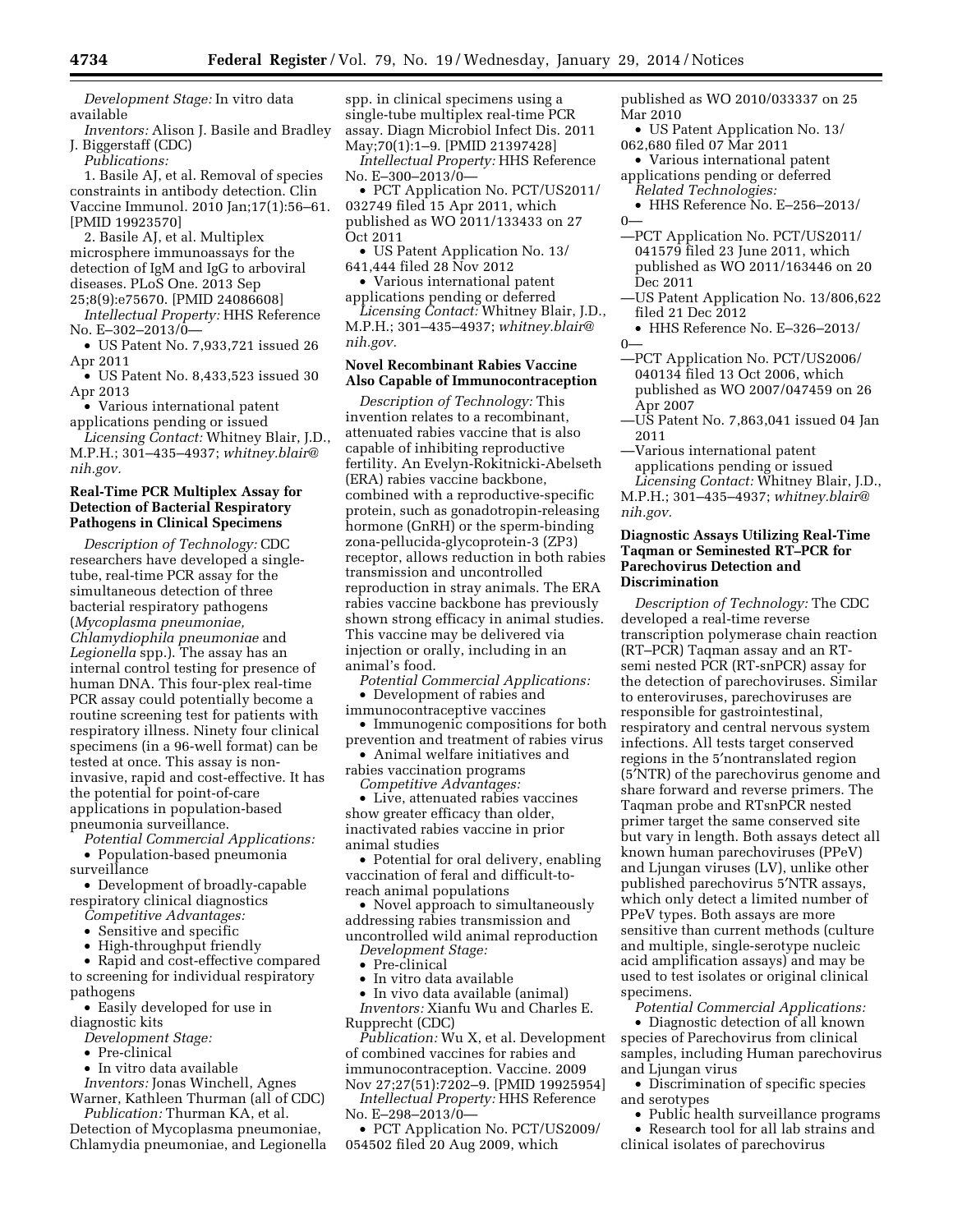*Competitive Advantages:* 

• Detects all Parechovirus genus members with a single assay

• Rapid, accurate, sensitive and specific

• Cost-effective in terms or resourceinput, labor and turnaround time

- Does not require culturing
- Easily adaptable to kit form

*Development Stage:* 

• Early-stage

• In vitro data available

*Inventors:* William A. Nix and M. Steven Oberste (CDC)

*Intellectual Property:* HHS Reference No. E–295–2013/0—

• PCT Application No. PCT/US2006/ 016624 filed 01 May 2006, which published as WO 2007/133189 on 22 Nov 2007

• US Patent No. 8,048,630 issued 01 Nov 2011

• Australian Patent No. 2006343645 issued 05 Apr 2012

• Various international filings pending or issued

*Licensing Contact:* Whitney Blair, J.D., M.P.H.; 301–435–4937; *[whitney.blair@](mailto:whitney.blair@nih.gov) [nih.gov](mailto:whitney.blair@nih.gov)* 

*Collaborative Research Opportunity:*  The Centers for Disease Control and Prevention (CDC) is seeking statements of capability or interest from parties interested in collaborative research to further develop, evaluate or commercialize Diagnostic Assays Utilizing Real-Time Taqman or Seminested RT–PCR for Parechovirus Detection and Discrimination. For collaboration opportunities, please contact Suzanne Shope at *[sshope@](mailto:sshope@cdc.gov) [cdc.gov](mailto:sshope@cdc.gov)* or 770–488–8613.

### **Simultaneous Detection of Non-Pneumophila** *Legionella* **Strains Using Real-Time PCR**

*Description of Technology:*  Legionnaires' disease is caused by a type of bacteria called *Legionella.* CDC scientists have developed a real-time multiplex PCR assay for diagnosis and identification of *Legionella* strains. The assay consists of five sets of primers (targeting *L. bozemanii, L. dumoffii, L. feeleii, L. longbeachae,* or *L. micdadei*) and corresponding probes. Each probe is labeled with a different fluorophore which allows the detection of a particular strain in a single tube reaction. Using this assay format, the presence of any one of the five pathogenic non-pneumophila strains of *Legionella* can be detected rapidly from clinical or environmental samples. Rapid and sensitive identification enables initiation of appropriate antibiotic therapy and identification of the source of bacteria so that proper public health responses may occur.

*Potential Commercial Applications:*  Rapid and real-time assay to detect the presence of clinically relevant nonpneumophila *Legionella* strains. *Competitive Advantages:* 

• Currently available tests are time consuming and labor intensive.

• This assay enables rapid identification and differentiation on clinically relevant non-pneumophila *Legionella* strains.

• This assay can be used as a standalone confirmatory assay for the detection of common non-pneumophila *Legionella* species or as one of the valuable assays in conjunction with other standard assays.

*Inventors:* Jonas M. Winchell and Alvaro J. Benitez (CDC)

*Publication:* Benitez AJ, Winchell JM. Clinical application of a multiplex realtime PCR assay for simultaneous detection of Legionella species, Legionella pneumophila, and Legionella pneumophila serogroup 1. J Clin Microbiol. 2013 Jan;51(1):348–51. [PMID 23135949]

*Intellectual Property:* 

• HHS Reference No. E–277–2013/ 0—PCT Application No. PCT/US2013/ 030217 filed 11 March 2013, which published as WO 2013/187958 on 19 Dec 2013

• HHS Reference No. E–277–2013/ 1—US Patent Application No. 13/ 895,898 filed 16 May 2013

*Licensing Contact:* Whitney Blair, J.D., M.P.H.; 301–435–4937; *[whitney.blair@](mailto:whitney.blair@nih.gov) [nih.gov.](mailto:whitney.blair@nih.gov)* 

### **Multiplex Real-Time PCR Assay for Detection of Numerous Bacterial Pathogens**

*Description of Technology:* In order to address a global need for rapid, costeffective, sensitive, and specific assays for many pathogens, CDC scientists have developed a broad-use, multiplexed RT– PCR assay. This comprehensive assay covers numerous pathogens that are common causes of infection in neonates and also important to food-safety. Specifically, this assay (and respective probes, primers, and kits) is capable of detecting one or more of *Acinetobacter baumannii, Pseudomonas aeruginosa, Klebsiella pneumoniae, Toxoplasma gondii, Moraxella catarrhalis, Escherichia coli, Shigella, Staphylococcus aureus, Pneumocystis jirovecii, Chlamydia trachomatis, Ureaplasma urealyticum, Ureaplasma parvum, Ureaplasma spp., Bartonella spp., Streptococcus agalactiae,* and *Neisseria meningitidis* in a biological sample.

*Potential Commercial Applications:*  • Clinical diagnostic for several pathogens

- Drug-resistance surveillance
- Public health monitoring
- En masse food-safety screening
- *Competitive Advantages:*
- Cost-effective
- Simple to implement

• Rapid, accurate and objectively conclusive

- Easily implemented into kit format
- Ideal for high-throughput scenarios
- *Development Stage:*
- Pre-clinical
- In vitro data available

*Inventors:* Jonas Winchell, Bernard Wolff, Maureen Diaz (all of CDC)

*Publication:* Diaz MH, et al. Optimization of Multiple Pathogen Detection Using the TaqMan Array Card: Application for a Population-Based Study of Neonatal Infection. PLoS One. 2013 Jun 21;8(6):e66183. [PMID 23805203]

*Intellectual Property:* HHS Reference No. E–276–2013/0—

• US Provisional Patent Application No. 61/642,091 filed 03 May 2012

• PCT Application No. PCT/US13/ 28034 filed 27 Feb 2013, which published as WO 2013/165537 on 07 Nov 2013

*Licensing Contact:* Whitney Blair, J.D., M.P.H.; 301–435–4937; *[whitney.blair@](mailto:whitney.blair@nih.gov) [nih.gov.](mailto:whitney.blair@nih.gov)* 

### **Methods of Detecting and Identifying Both Known and Novel Influenza Viruses**

*Description of Technology:* This invention describes materials and methods of detecting novel influenza virus in a sample. As highlighted by the recent H1N1 pandemic strain, influenza viruses are constantly evolving and novel reassortments can quickly spread around the world.

The reagents and methods of this particular technology are capable of detecting any type of influenza virus (such as influenza A virus, influenza B virus, and influenza C virus) in a sample, including novel or previously unknown influenza viruses. Such methods and compositions are useful for diagnosing influenza virus infection in humans and animals.

*Potential Commercial Applications:*  • Method of rapid, accurate subtypescreening of influenza viruses using ''pan-influenza'' RT–PCR

• Diagnostic tool for clinicians, veterinarians, public health programs, food-safety officials, researchers and forensic scientists

*Competitive Advantages:* 

• A full-spectrum, sensitive and specific assay for identification of influenza viruses, known and novel

• Easily adaptable for commercial production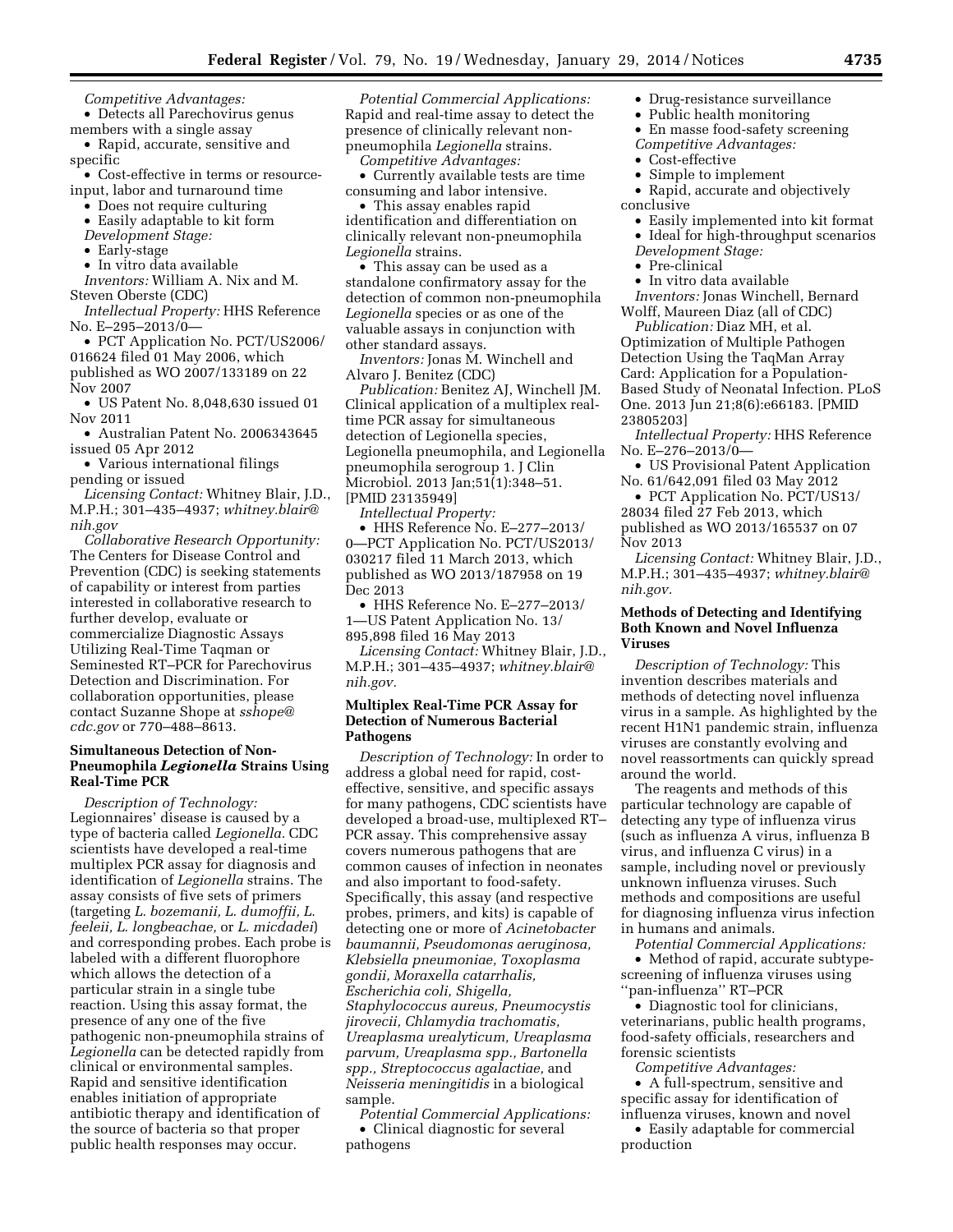*Development Stage:* 

• Pre-clinical

• In vitro data available

*Inventors:* Suxiang Tong and Shannon Rogers (CDC)

*Publications:* 

1. Fouchier RA, et al. Characterization of a novel influenza A virus hemagglutinin subtype (H16) obtained from black-headed gulls. J Virol. 2005 Mar;79(5):2814–22. [PMID 15709000]

2. Fouchier RA, et al. Detection of influenza A viruses from different species by PCR amplification of conserved sequences in the matrix gene. J Clin Microbiol. 2000 Nov;38(11):4096– 101. [PMID 11060074]

3. Tong S, et al. Sensitive and broadly reactive reverse transcription-PCR assays to detect novel paramyxoviruses. J Clin Microbiol. 2008 Aug;46(8):2652– 8. [PMID 18579717]

*Intellectual Property:* HHS Reference No. E–274–2013/0—

• US Provisional Application No. 61/ 642,098 filed 03 May 2012

• PCT Application No. PCT/US2013/ 029600 filed 07 Mar 2013, which published as WO 2013/165551 on 07 Nov 2013

*Licensing Contact:* Whitney Blair, J.D., M.P.H.; 301–435–4937; *[whitney.blair@](mailto:whitney.blair@nih.gov) [nih.gov](mailto:whitney.blair@nih.gov)* 

*Collaborative Research Opportunity:*  The Centers for Disease Control and Prevention (CDC) is seeking statements of capability or interest from parties interested in collaborative research to further develop, evaluate or commercialize Methods of Detecting and Identifying Both Known and Novel Influenza Viruses. For collaboration opportunities, please contact Suzanne Shope at *[sshope@cdc.gov](mailto:sshope@cdc.gov)* or 770–488– 8613.

### **Nucleic Acid Amplification Technique for Rapid Diagnostic Analysis**

*Description of Technology:* CDC researchers developed a simple targetspecific isothermal nucleic acid amplification technique, termed Genome Exponential Amplification Reaction (GEAR). The method employs a set of four primers (two inner and two outer). The outer primer pair targets three specific nucleic acid sequences at a constant 60 °C, while the inner pair of primers accelerates and improves the sensitivity of the assay.

The GEAR technique is an improvement over loop-mediated isothermal amplification (LAMP) in three ways. First, the GEAR method uses two Tab primers which target three genomic regions (corresponding LAMP primers target four regions). Second, the GEAR method features complementary 5′ ends between the forward and reverse

primers. Third, the GEAR method does not require a second set of outer primers (LAMP requires two outermost primers). Additionally, the GEAR isothermal method can be performed in a relatively inexpensive water bath or heating block, with detection of amplification products by fluorescence, thus making it suitable for low resource settings.

*Potential Commercial Applications:*  • Rapid diagnostic analysis of biological samples

• Qualitative and quantitative

analysis of nucleic acids

• Low-cost diagnostics for malaria, tuberculosis, and other infectious diseases

*Competitive Advantages:* 

• Rapid, portable, cost-effective

• Useful in low resource settings

• A "single-tube" assay that

eliminates need for thermal cyclers or gel electrophoresis

• Unlike many other isothermal amplification approaches, GEAR can be efficiently performed at temperatures exceeding 60 °C, increasing specificity and accuracy

*Development Stage:* 

• Pre-clinical

• In vitro data available

*Inventors:* Jothikumar Narayanan, Prithiviraj Jothikumar, Vincent R. Hill (all of CDC)

*Publication:* Prithiviraj J, et al. Rapid detection of microbial DNA by a novel isothermal genome exponential amplification reaction (GEAR) assay. Biochem Biophys Res Commun. 2012 Apr 20;420(4):738–42. [PMID 22450319]

*Intellectual Property:* HHS Reference No. E–273–2013/0—PCT Application No. PCT/US2012/049784 filed 06 Aug 2012

*Licensing Contact:* Whitney Blair, J.D., M.P.H.; 301–435–4937; *[whitney.blair@](mailto:whitney.blair@nih.gov) [nih.gov.](mailto:whitney.blair@nih.gov)* 

#### **Diagnostics, Vaccines, and Delivery-Vehicles Related to Novel Phlebovirus**

*Description of Technology:* This CDC invention relates to primers and probes that specifically hybridize with Heartland virus (HRTLDV), a unique member of the genus *Phlebovirus.* It further relates to polyclonal antibodies specific for HRTLDV proteins. Serological detection assays using HRTLDV nucleic acid molecules, proteins, probes, primers, and antibodies are provided. Importantly, the HRTLDV genome can be engineered using reverse genetics to be attenuated, allowing development of a vaccine for other viruses within the *Phlebovirus*  genus or *Bunyaviridae* family. Individual proteins or peptides of the HRTLDV can also be used in other FDAapproved virus backbones to act as

vaccines. Further, since HRTLDV targets the bone marrow, disclosed HRTLDV delivery vehicles may be used to deliver therapeutic agents to the bone marrow.

*Potential Commercial Applications:* 

• Development of nucleic acid (RT– PCR) and serologic diagnostic assays for phleboviruses

• Phlebovirus vaccines

• Novel delivery vehicles for bone marrow-originating diseases

• Research tool for phlebovirus virulence mechanisms

• Vector or tick-borne illness

monitoring programs for both humans and wildlife

*Competitive Advantages:* 

• Antigens and antibodies for diagnostic use have been developed

• RT–PCR allows rapid, quantitative diagnosis

• Potential use as bone marrow therapeutic delivery tools

• Recombinant, pseudo-phlebovirus reporter systems have potential for a wide range of high-throughput drugscreening and research applications

*Development Stage:* 

• Early stage

• In vitro data available

*Inventors:* Laura K. McMullan, Cynthia S. Goldsmith, Aubree J. Kelly, William L. Nicholson, Stuart T. Nichol (all of CDC)

*Publications:* 

1. McMullan LK, et al. A new phlebovirus associated with severe febrile illness in Missouri. N Engl J Med. 2012 Aug 30;367(9):834–41. [PMID 22931317]

2. CDC FAQs: Novel phlebovirus (Heartland virus) [*[http://www.cdc.gov/](http://www.cdc.gov/ncezid/dvbd/heartland/index.html)*

*[ncezid/dvbd/heartland/index.html](http://www.cdc.gov/ncezid/dvbd/heartland/index.html)* ] *Intellectual Property:* HHS Reference

No. E–269–2013/0—

• US Provisional Patent Application No. 61/614,926 filed 23 Mar 2012

• PCT Application No. PCT/US2013/ 033541 filed 22 Mar 2013, which published as WO 2013/142808 on 26 Sep 2013

*Licensing Contact:* Whitney Blair, J.D., M.P.H.; 301–435–4937; *[whitney.blair@](mailto:whitney.blair@nih.gov) [nih.gov.](mailto:whitney.blair@nih.gov)* 

### **HIV–1 Genotyping Assay for Subtype Diagnosis and Global Surveillance of Drug Resistance**

*Description of Technology:* CDC researchers have developed a set of RT– PCR and sequencing primers based on HIV–1 group M sequences. Evaluation of the primers using samples collected around the world demonstrated broad detection capacity for multiple HIV–1 group subtypes and predominant circulating recombinant forms. Further, commercially available HIV–1 drug resistance (HIVDR) genotyping assays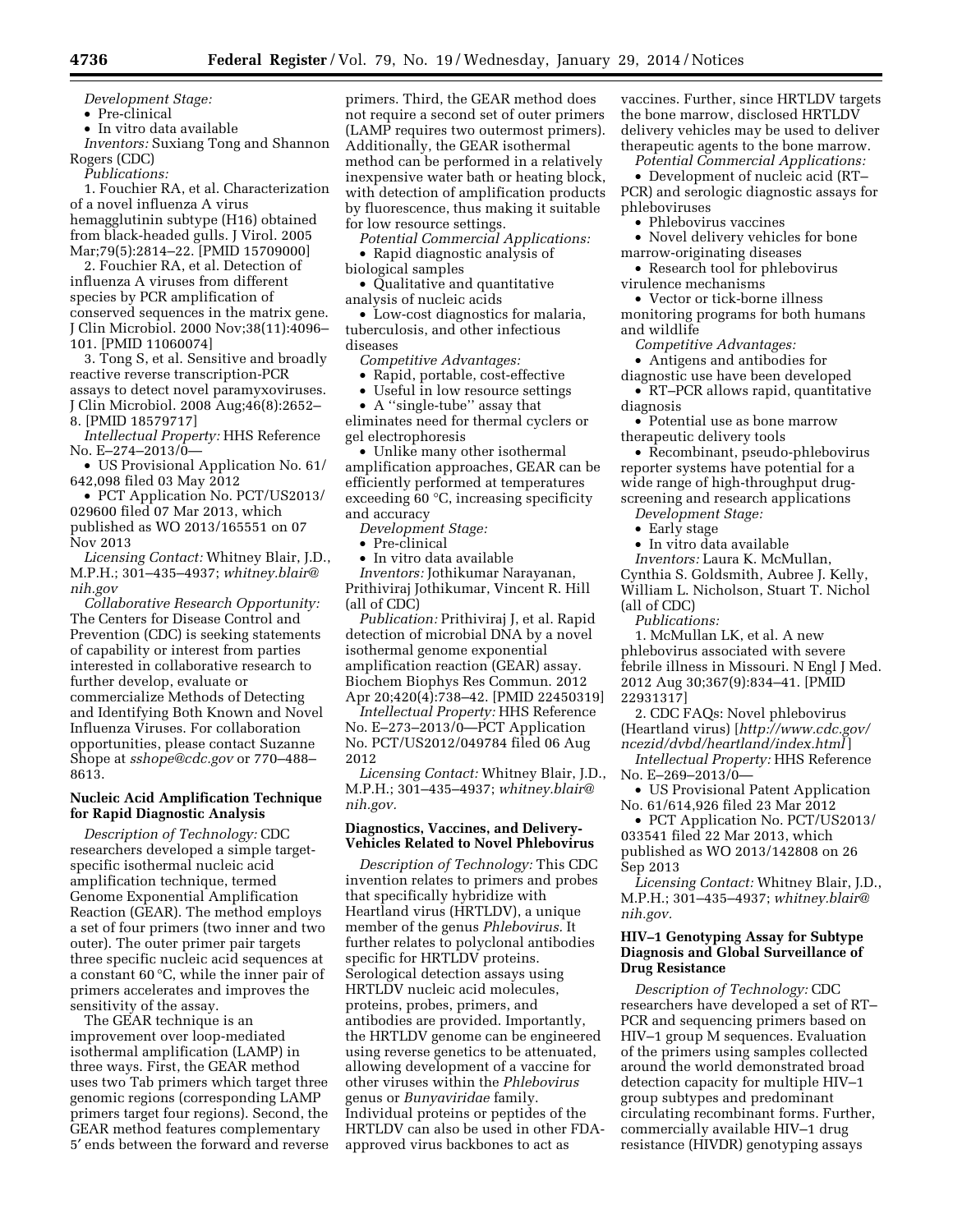are expensive and have limited ability to detect non-B subtypes. This optimized assay is broadly sensitive in genotyping HIV–1 group M viral strains and more sensitive than TRUGENE® and ViroSeq® assays in detecting mixed viral populations. Additionally, this assay is useful in resource-limited settings where HIVDR surveillance is recommended to minimize the development and transmission of HIVDR.

*Potential Commercial Applications:* 

• HIV–1 sub-typing diagnostic • Evaluation of efficacy of anti-HIV

therapeutics

• HIV drug resistance (HIVDR) surveillance and monitoring

*Competitive Advantages:* 

• Cost-effective

• Simple to implement

• Rapid, accurate and objectively conclusive

• Easily implemented as a kit

• Assay could be applicable to HIVDR genotyping in both ART-naive and ARTexperienced populations

*Development Stage:* 

• Pre-clinical

• In vitro data available

*Inventors:* Nicholas Wagar, Chunfu Yang, Zhiyong Zhou, Joshua DeVos (all of CDC)

*Publications:* 

1. Zhou Z, et al. Optimization of a low cost and broadly sensitive genotyping assay for HIV–1 drug resistance surveillance and monitoring in resource-limited settings. PLoS One. 2011;6(11):e28184. [PMID 22132237]

2. Yang C, et al. Development and application of a broadly sensitive driedblood-spot-based genotyping assay for global surveillance of HIV–1 drug resistance. J Clin Microbiol. 2010 Sep;48(9):3158–64. [PMID 20660209]

*Intellectual Property:* HHS Reference No. E–259–2013/0—

• PCT Application No. PCT/US2012/ 045523 filed 05 Jul 2012, which published as WO 2013/006684 on 10 Jan 2013

• US Patent Application No. 14/ 125,564 filed 11 Dec 2013

*Licensing Contact:* Whitney Blair, J.D., M.P.H.; 301–435–4937; *[whitney.blair@](mailto:whitney.blair@nih.gov) [nih.gov](mailto:whitney.blair@nih.gov)* 

*Collaborative Research Opportunity:*  The Centers for Disease Control and Prevention (CDC) is seeking statements of capability or interest from parties interested in collaborative research to further develop, evaluate or commercialize Real-time PCR Assay for Detection of Pneumococcal DNA and Diagnosis of Pneumococcal Disease. For collaboration opportunities, please contact Suzanne Shope at *[sshope@](mailto:sshope@cdc.gov) [cdc.gov](mailto:sshope@cdc.gov)* or 770–488–8613.

### **Intranasal Dry Powder Inhaler for Improved Delivery of Vaccines and Therapeutics**

*Description of Technology:* This Intranasal Dry Powder Inhaler (DPI), developed with Creare, Inc., allows lowcost delivery of powder vaccines. Nasal delivery has numerous advantages compared to traditional injected vaccines, including: (1) Safe, needle-less administration by minimally-trained staff or patient; (2) better protection due to mucosal and cross-protection; and (3) decreased biohazard waste. Further, dry powder aerosol vaccine delivery is superior to liquid aerosol delivery in a number of ways, including: (1) No dose reconstitution required; (2) highly thermostable and may not need cold chain storage; (3) costs less to store and transport; (4) improved efficacy through elimination of liquid spray nasaldripping. This CDC-Creare invention is unique in that it is inexpensive and suitable for single-use applications, such as vaccination. It prevents the dose being deposited within the lower respiratory tract, improving safety. This delivery system has a broad range of potential applications including, but not limited to, childhood vaccination programs, self-administered therapeutics, and emergency biodefense.

*Potential Commercial Applications:*  • Intranasal delivery of vaccines and therapeutics

• Childhood vaccination programs, mass immunization campaigns, or response to epidemics

*Competitive Advantages:* 

• Safe, needle-less delivery

• Allows self-administration

• Improved protection via intranasal immunization

• Decreased biohazard waste

• Dose reconstitution is not required

• Highly thermostable and may not

need cold chain storage

• Cost-effective

• Primate study with a thermostable measles vaccine expected in the next year

*Development Stage:* 

• In vitro data available

• Prototype

*Inventors:* Mark J. Papania, James J. Barry, Darin A. Knaus, Edward Moynihan, Eric M. Friets, Mark C. Bagley (all of CDC)

*Intellectual Property:* HHS Reference No. E–258–2013/0—

• US Provisional Patent Application No. 61/665,778 filed 28 Jun 2012

• PCT Application No. PCT/US2013/ 047399 filed 24 Jun 2013, which published as WO 2014/004400 on 03 Jan 2014

*Licensing Contact:* Whitney Blair, J.D., M.P.H.; 301–435–4937; *[whitney.blair@](mailto:whitney.blair@nih.gov) [nih.gov.](mailto:whitney.blair@nih.gov)* 

#### **Recombinant Pan-Lyssavirus for Use in Rabies and Broad-Lyssavirus Vaccination**

*Description of Technology:* CDC researchers have developed recombinant lyssaviruses that can be used for the development of an improved, broad-spectrum vaccine against several rabies genotypes. Lyssaviruses are single-stranded RNA viruses that cause rabies and rabies-like diseases in mammals. Currently, there are commercially available vaccines that are considered to be effective against infections from a single viral phylogroup; however, these vaccines confer little or no protection against viruses outside of the phylogroup. The present recombinants have glycoprotein-encoding genes from at least two different lyssaviruses and can be used as pan-lyssaviral vaccines to provide protection against infection by multiple lyssavirus phylogroups.

*Potential Commercial Applications:* 

• Pan-lyssavirus vaccines • Rabies surveillance and vaccination

programs

*Competitive Advantages:* 

• Broad-spectrum vaccine potential

• Pan-lyssavirus vaccination tools will be particularly beneficial in endemic and developing regions

• Employs a presently commercialized vaccine backbone/ platform, making this innovation easily adaptable for industrial R&D and subsequent large-scale production

*Development Stage:* Pre-clinical

*Inventors:* Xianfu Wu, Charles E. Rupprecht, Ivan V. Kuzmin (all of CDC)

*Publication:* Kuzmin IV, et al. Complete genomes of Aravan, Khujand, Irkut and West Caucasian bat viruses, with special attention to the polymerase gene and non-coding regions. Virus Res. 2008 Sep;136(1–2):81–90. [PMID 18514350]

*Intellectual Property:* HHS Reference No. E–256–2013/0—

• PCT Application No. PCT/US2011/

041579 filed 23 June 2011, which

published as WO 2011/163446 on 29 Dec 2011

• US Patent Application No. 13/ 806,622 filed 21 Dec 2012

*Related Technologies:* HHS Reference No. E–326–2013/0—

• PCT Application No. PCT/US2006/ 040134 filed 13 Oct 2006, which published as WO 2007/047459 on 26

Apr 2007

• US Patent No. 7,863,041 issued 04 Jan 2011

• Various international patent applications pending or issued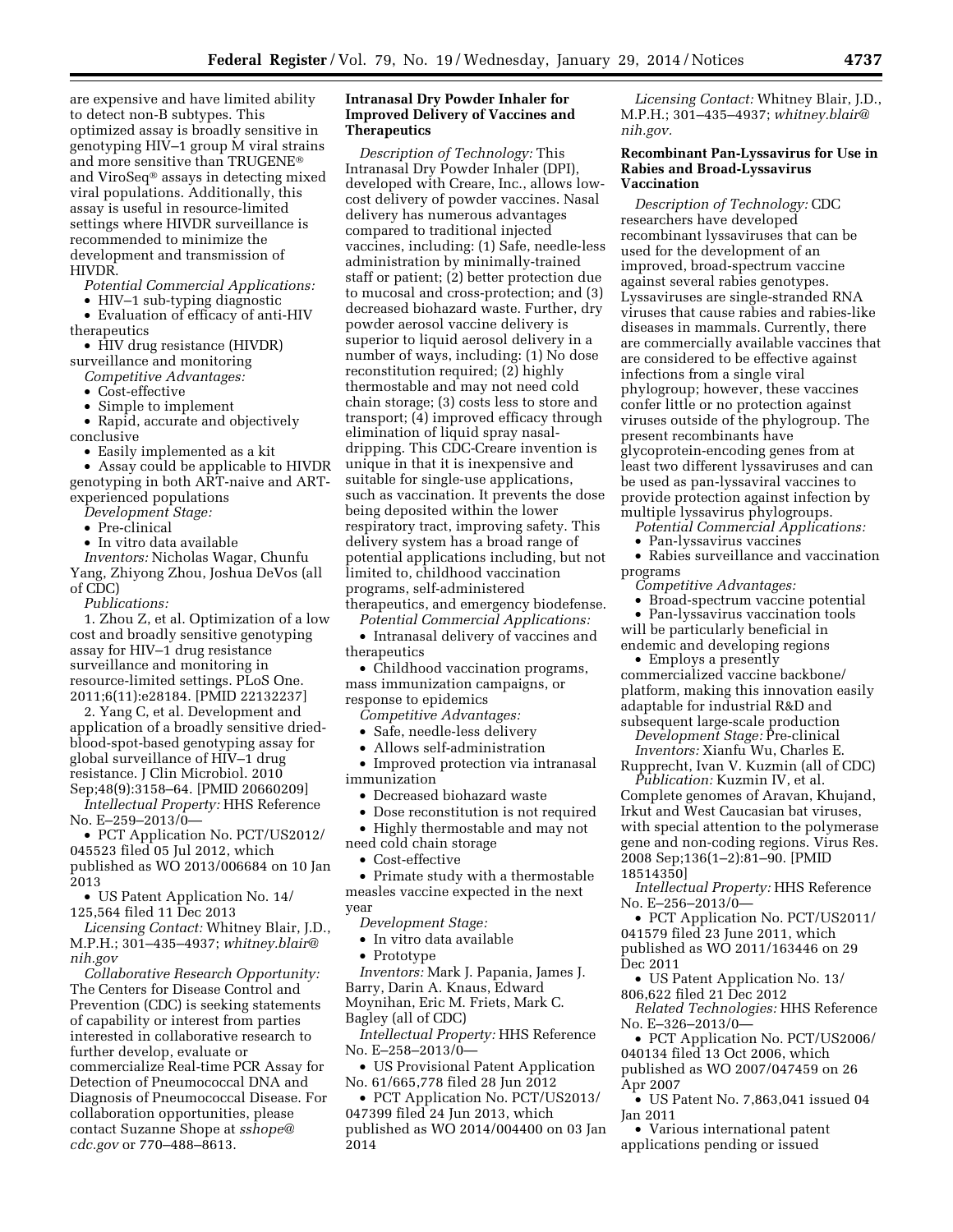*Licensing Contact:* Whitney Blair, J.D., M.P.H.; 301–435–4937; *[whitney.blair@](mailto:whitney.blair@nih.gov) [nih.gov.](mailto:whitney.blair@nih.gov)* 

#### **Real-Time PCR Assay for Detection of Pneumococcal DNA and Diagnosis of Pneumococcal Disease**

*Description of Technology:* CDC scientists have developed a real-time PCR assay for diagnosing pneumococcal disease using amplification of the bacterial gene encoding pneumococcal surface adhesin A (PsaA). Pneumococcal isolation and identification is often complicated by (1) antimicrobial suppression of growth in culture and (2) contamination by normal flora alpha-streptococci. Further, pneumococcal detection by culture and serological methods can be timeconsuming, relatively expensive, laborious and, ultimately, indeterminate. Sensitive and specific assays that can be completed quickly in the clinical laboratory are essential for early diagnosis and effective therapy. This RT–PCR assay provides a tool for quick and accurate diagnosis by physicians and health care technicians and may be useful in evaluating the efficacy of novel pneumococcal vaccines and therapeutics.

*Potential Commercial Applications:*  • Pneumococcal disease diagnostics and surveillance programs

- *Streptococcus pneumoniae* vaccine development and improvement
- Evaluation of efficacy of antipneumococcal therapeutics
- *Competitive Advantages:*
- Cost-effective
- Simple to implement
- Rapid, accurate and objectively conclusive
	- Easily implemented as a kit
	- *Development Stage:*
	- Pre-clinical
	- In vitro data available

*Inventors:* Jacquelyn S. Sampson, Edwin W. Ades, George Carlone, Maria da Gloria Carvalho, Karen McCaustland (all of CDC)

*Publication:* Carvalho MG, et al. Evaluation and improvement of realtime PCR assays targeting lytA, ply, and psaA genes for detection of pneumococcal DNA. J Clin Microbiol. 2007 Aug;45(8):2460–6. [PMID 17537936]

*Intellectual Property:* HHS Reference No. E–250–2013/0—

• PCT Application No. PCT/US2005/ 010449 filed 28 Mar 2005, which published as WO 2006/104486 on 05 Oct 2006

• US Patent No. 7,476,733 issued 13 Jan 2009

• Various international filings issued or pending

*Licensing Contact:* Whitney Blair, J.D., M.P.H.; 301–435–4937; *[whitney.blair@](mailto:whitney.blair@nih.gov) [nih.gov](mailto:whitney.blair@nih.gov)* 

*Collaborative Research Opportunity:*  The Centers for Disease Control and Prevention (CDC) is seeking statements of capability or interest from parties interested in collaborative research to further develop, evaluate or commercialize Real-time PCR Assay for Detection of Pneumococcal DNA and Diagnosis of Pneumococcal Disease. For collaboration opportunities, please contact Suzanne Shope at *[sshope@](mailto:sshope@cdc.gov) [cdc.gov](mailto:sshope@cdc.gov)* or 770–488–8613.

#### **T24 Antigen for Diagnosing or Treating**  *Taenia solium* **Cysticercosis**

*Description of Technology:* In order to develop a simple detection assay for field use, CDC researchers cloned and sequenced the *Taenia solium* T24 diagnostic protein. The T24 sequences can be used to detect and diagnose *T. solium* infection or can be formulated into a pharmaceutical composition. *T. solium* is a species of tapeworm. Intestinal infection with *T. solium* is referred to as taeniasis. Many taeniasis infections are asymptomatic but may be characterized by insomnia, anorexia, abdominal pain and weight loss. Cysticercosis infection, which can be fatal, may develop if *T. solium* larvae migrate out of the intestine and form cysticerci in various body tissues. This technology may be used to develop a diagnostic, vaccine, or therapeutic for infection related to *T. solium.* 

*Potential Commercial Applications:* 

• Vaccine or therapeutic for taeniasis or cysticercosis resulting from *T. solium*  infection

• Diagnosis of *T. solium* infection • Zoonotic disease research and

surveillance

- Public health monitoring programs
- Livestock health and food-source
- monitoring

*Competitive Advantages:* 

• Rapid, accurate, sensitive, and safe compared to current radiologic and biopsy diagnostic methods

• Easy-to-use diagnostic kit that doesn't require abnormal temperatures or specialized equipment

• Can be developed for serologic and/ or nucleic acid diagnostics

• Cost-effective; useful for developing countries

*Development Stage:* 

• Early-stage

• In vitro data available

*Inventors:* Kathy Hancock, Fatima Williams, Melinda L. Yushak, Sowmya

Pattabhi, Victor C. Tsang (all of CDC) *Intellectual Property:* HHS Reference

- No. E–237–2013/0—
- US Patent No. 7,547,762 issued 16 Jun 2009

• US Patent No. 7,972,606 issued 05 Jul 2011

*Related Technologies:* HHS Reference No. E–247–2013/0—US Patent No. 6,379,906 issued 30 Apr 2002 *Licensing Contact:* Whitney Blair, J.D.,

M.P.H.; 301–435–4937; *[whitney.blair@](mailto:whitney.blair@nih.gov) [nih.gov.](mailto:whitney.blair@nih.gov)* 

## **HIV–1 Multi-Clade, Multivalent Recombinant Vaccine Construct**

*Description of Technology:* CDC scientists developed immunogenic multi-clade, multivalent (HIV1MCMV) recombinant constructs for use as HIV– 1 vaccines. These polypeptides include immunogenic CTL, T- and/or B-cell determinants that are capable of eliciting broad and effective immune responses against diverse subtypes of HIV–1. It is believed that these HIV–1 constructs provide universal vaccines, capable of effective use in any part of the world affected by the HIV–1 epidemic. The construct contains specific cellular targeting epitopes that allow optimized antigen processing and recognition, and the design of the construct allows for the addition or deletion of epitopes. Additionally, the construct may be used to develop multipathogen vaccines by combination with other epitope-based constructs.

*Potential Commercial Applications:*  Development of HIV–1 vaccine

*Competitive Advantages:* 

- Allows easy epitope-tailoring
- Broad spectrum protection against HIV–1
- Unlike other HIV-vaccination strategies, this approach specifically primes both arms of the immune system for improved protection
- Can be combined with other epitope-based constructs to generate
- multi-pathogen vaccines
	- *Development Stage:*
	- Early-stage
	- In vitro data available
- *Inventors:* Renu B. Lal and Sherry B. Owen (CDC)
- *Intellectual Property:* HHS Reference No. E–231–2013/0—
- PCT Application No. PCT/US2004/ 009767 filed 26 Mar 2004, which
- published as WO 2004/085466 on 27 Oct 2004
- US Patent No. 7,425,611 issued 26 Mar 2004
- Various international patent applications pending or issued
- *Licensing Contact:* Whitney Blair, J.D., M.P.H.; 301–435–4937; *[whitney.blair@](mailto:whitney.blair@nih.gov) [nih.gov.](mailto:whitney.blair@nih.gov)*

### **Monoclonal Antibodies for Detection of**  *Stachybotrys chartarum* **Fungi**

*Description of Technology:* This invention provides monoclonal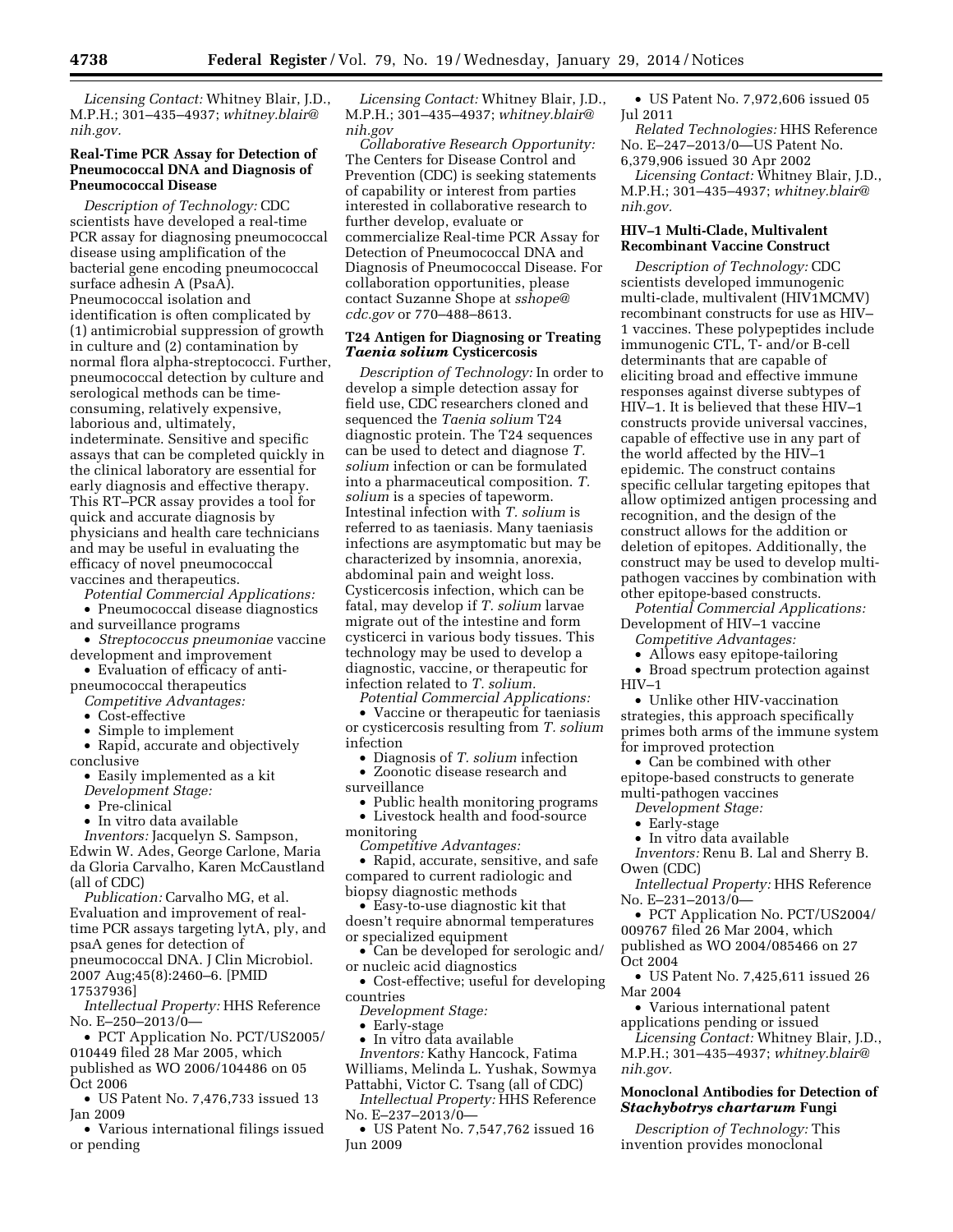antibodies that can be used to rapidly and accurately test for the presence of *Stachybotrys chartarum* fungi. Certain fungi found in indoor environments, including homes and businesses, may cause adverse health effects in people and animals by causing infection or provoking allergic reactions. Sick building syndrome, an occupational condition in which workers are sickened by environmental toxins or pathogens, has been associated with the fungus *S. chartarum.* The antibodies disclosed may be used to identify and detect the presence of *S. chartarum* in a biological sample or a sample obtained from the environment. The antibodies may be part of kits to assess human exposure to this fungi and they may be useful for improving occupational health.

*Potential Commercial Applications:*  • Clinical diagnosis of *S. chartarum* 

- exposure • Detection of fungal antigens in biological samples or the environment
- Occupational health and home safety
	- *Competitive Advantages:*
- Simple, rapid, and specific detection of *S. chartarum* pathogen
- Easily adaptable for kit format • Less labor-intensive than spore
- counts or culturing
- More sensitive than

chromatographic detection of mycotoxins

• Ensures objective output by directly quantifying spores rather than relying on genetically influenced molecular markers or sample extraction techniques

*Development Stage:* 

• Early-stage

• In vitro data available

*Inventors:* Detlef Schmechel and Daniel M. Lewis (CDC)

*Intellectual Property:* HHS Reference No. E–224–2013/0—US Patent No. 7,368,256 issued 06 May 2008

*Licensing Contact:* Whitney Blair, J.D., M.P.H.; 301–435–4937; *[whitney.blair@](mailto:whitney.blair@nih.gov) [nih.gov.](mailto:whitney.blair@nih.gov)* 

### **Real-Time PCR for Detecting Legionella Species and Discriminating** *Legionella pneumophila*

*Description of Technology: Legionella pneumophila* is the causative species in most cases of Legionnaires' disease (LD). CDC scientists have developed a realtime PCR assay capable of detecting all *Legionella* species and discriminating *L. pneumophila* from other *Legionella*  species. LD is typically difficult to diagnose from a clinical standpoint as it confers no unique clinical features or symptoms. This assay provides a rapid and accurate alternative to laborious PCR assays, prone to aberrant results. It

provides a sensitive alternative for diagnosis of Legionnaires' disease and detection of *L. pneumophila.* 

- *Potential Commercial Applications:*
- Diagnostic for Legionnaires' disease

• Detection of all Legionella species and specific discrimination of *L. pneumophila* 

- *Competitive Advantages:*
- Faster than immunoassays

• Less laborious than current LD diagnostics

- Rapid, sensitive, and specific • Curtails misdiagnoses associated
- with serological evaluations
- Easily adaptable to kit form *Development Stage:*
- Early-stage
- In vitro data available

*Inventors:* Robert F. Benson, Brian F. Holloway, Karen A. McCaustland, Patrick G. Yant (all of CDC)

*Publication:* Yang G, et al. Dual detection of Legionella pneumophila and Legionella species by real-time PCR targeting the 23S–5S rRNA gene spacer region. Clin Microbiol Infect. 2010 Mar;16(3):255–61. [PMID 19438641]

*Intellectual Property:* HHS Reference No. E–194–2013/0—

• PCT Application No. PCT/US2009/ 068461 filed 17 Dec 2009, which published as WO 2010/080493 on 15 Jul 2010

• US Patent Application No. 13/ 140,922 filed 20 Jun 2011

*Licensing Contact:* Whitney Blair, J.D., M.P.H.; 301–435–4937; *[whitney.blair@](mailto:whitney.blair@nih.gov) [nih.gov.](mailto:whitney.blair@nih.gov)* 

### **Real-Time PCR Assays for Selective Detection and Differentiation of** *B. pertussis, B. parapertussis* **and** *B. homesii*

*Description of Technology:* CDC researchers developed a real-time PCR assay targeting insertion sequence (IS481) and pertussis toxin subunit 1 (ptxS1) of *Bordetella pertussis.* This real-time nucleic acid assay offers rapid, sensitive, and quantitative results. The employed primers have been validated through extensive diagnostic testing of 41 *Bordetella* and 64 non-*Bordetella*  clinical isolates. This technology can be used to diagnose and distinguish *B. pertussis, B. parapertussis* and *B. homesii,* the three most common *Bordetella* human upper respiratory pathogens. A standalone assay or multifaceted kit may be used.

*Potential Commercial Applications:*  • Diagnostics for *Bordetella* 

pathogens

• Investigation of acute upper respiratory illness and outbreaks *Competitive Advantages:* 

• Validated for the three major pathogens responsible for *Bordetella*related upper respiratory infections

- Rapid, sensitive and quantitative
- Easily adapted to kit form

• Useful as an added, internal control for present *Bordetella pertussis* 

- diagnostics *Development Stage:* 
	-
	- Early-stage • In vitro data available

*Inventors:* Kathleen M. Tatti, Kansas Sparks, Maria-Lucia C. Tondella (all of

CDC) *Publication:* Tatti KM, et al.

Development and evaluation of dualtarget real-time polymerase chain reaction assays to detect Bordetella spp. Diagn Microbiol Infect Dis. 2008

Jul;61(3):264–72. [PMID 18440175] *Intellectual Property:* HHS Reference No. E–193–2013/0—

• PCT Application No. PCT/US2010/ 032408 filed 26 Apr 2010, which published as WO 2010/124281 on 28

Oct 2010 • US Patent Application No. 13/

266,099 filed 26 Apr 2010

• Various international patents pending or deferred

*Licensing Contact:* Whitney Blair, J.D., M.P.H.; 301–435–4937; *[whitney.blair@](mailto:whitney.blair@nih.gov) [nih.gov.](mailto:whitney.blair@nih.gov)* 

#### **Antigen-Capture Electrochemiluminescent Assay for Determining Rabies Vaccine Potency**

*Description of Technology:* CDC researchers developed a more efficient method of assessing rabies vaccine potency using an antigen-capture electrochemiluminescent (ECL) assay. This assay utilizes SULFO–NHS-Ester labeled murine monoclonal antibodies to quantify glycoprotein concentration, which is an indicator of vaccine potency. Currently, the potency of rabies vaccines is determined by the effective-dose (ED50) mouse study evaluation method, which is more than 50 years old. The labor-intensive ED50 evaluation method has high operating costs, extensive biosafety requirements, and requires the sacrifice of a large number of animals. CDC researchers have addressed these issues by developing a competitive in vitro antigen-capture assay that is rapid, highly robust, reproducible, flexible and much less expensive to implement than the traditional ED50-mouse study evaluation.

- *Potential Commercial Applications:*
- Rabies vaccine design and development

• Vaccine quality control and quality assurance testing

- In vitro assay for rabies virus glycoprotein
	- *Competitive Advantages:*
	- Efficient vaccine evaluation
- Highly robust, reproducible and flexible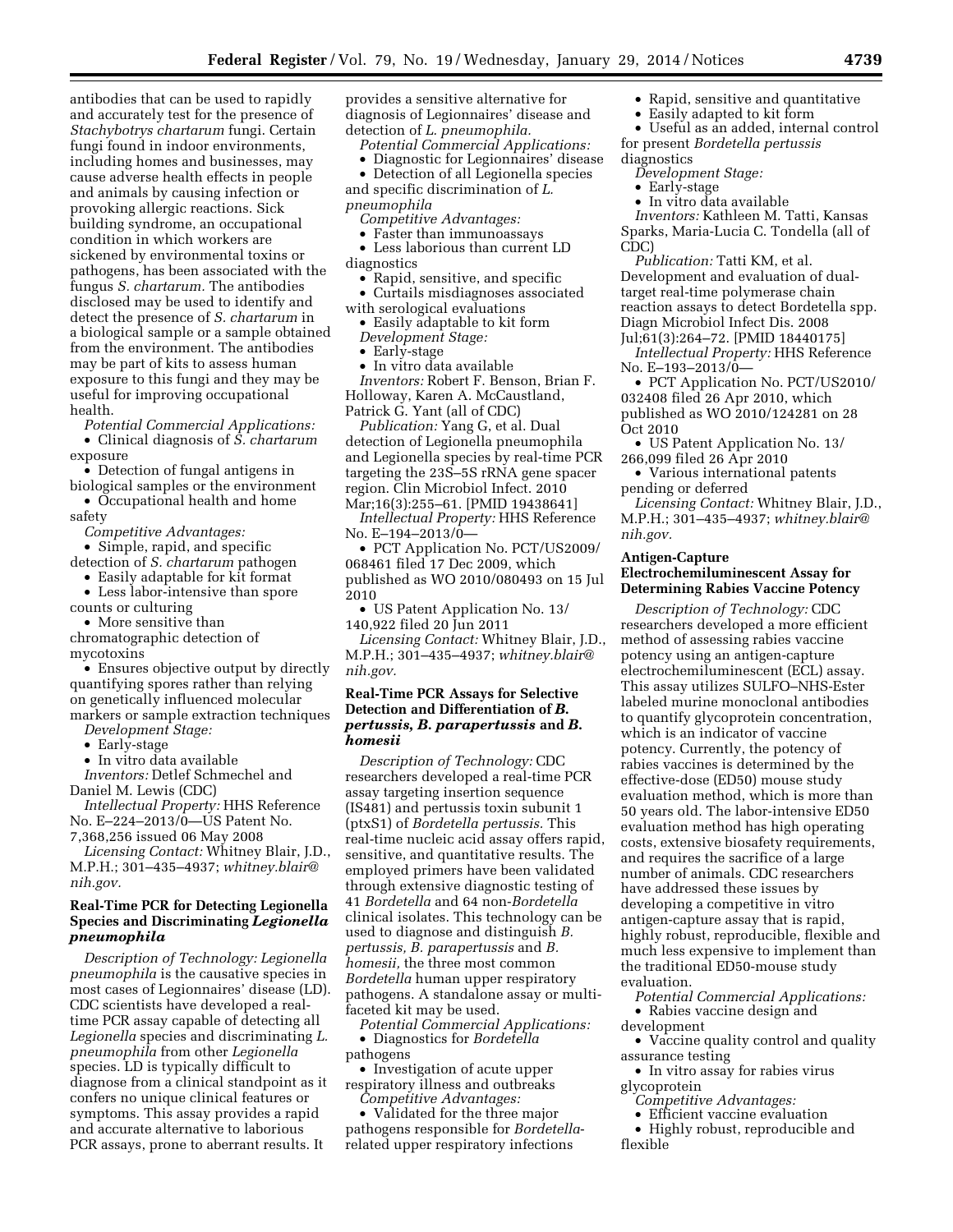• Easily standardized for consistent, universal usage and assurance of batchto-batch vaccine homogeneity

• In vitro assay may replace the 50 year old ED50 mouse procedure

- *Development Stage:*
- Pre-clinical
- In vitro data available

• In vivo data available (animal) *Inventors:* Todd G. Smith and Charles E. Rupprecht (CDC)

*Publication:* Smith TG, et al. An electrochemiluminescence assay for analysis of rabies virus glycoprotein content in rabies vaccines. Vaccine. 2013 Jul 18;31(33):3333–8. [PMID 23742991]

*Intellectual Property:* HHS Reference No. E–180–2013/0—

- US Provisional Patent Application No. 61/713,130 filed 12 Oct 2012
- PCT Application No. PCT/US2013/ 064911 filed 15 Oct 2013

*Related Technologies:* 

- HHS Reference No. E–256–2013/  $0-$
- —US Patent Application No. 13/806,622 filed 21 Dec 2012
- —PCT Application No. PCT/US2011/ 041579 filed 23 June 2011, which published as WO 2011/163446 on 29 Dec 2011

• HHS Reference No. E–326–2013/  $\Omega$ 

- —PCT Application No. PCT/US2006/ 040134 filed 13 Oct 2006, which published as WO 2007/047459 on 26 Apr 2007
- —US Patent No. 7,863,041 issued 04 Jan 2011
- —US Patent Application No. 12/956,949 filed 30 Nov 2010
- —Various international patent applications pending or issued *Licensing Contact:* Whitney Blair, J.D.,

M.P.H.; 301–435–4937; *[whitney.blair@](mailto:whitney.blair@nih.gov) [nih.gov.](mailto:whitney.blair@nih.gov)* 

### **Isolated Lyssavirus Nucleic Acid and Protein Sequences**

*Description of Technology:* A novel strain in the rabies family of viruses, the Shimoni bat virus (SHIBV), has been discovered. Phylogenic and antigenic patterns identify SHIBV as a new species of Lyssavirus. Phylogenic reconstructions of SHIBV and monoclonal antibody typing were used to demonstrate a distinct genetic antigenic pattern. This unique genetic information may be used to create antigens or vaccines against SHIBV and provides opportunity for the development of new diagnostics, therapeutics, and prophylactic therapies for viral infection.

*Potential Commercial Applications:*  • Vaccines, therapies or diagnostics for Shimoni bat virus

- Rabies epidemiology and
- surveillance
	- Lyssavirus/rabies research tool *Competitive Advantages:*
- Protects against phylogroup II lyssaviruses, unlike current commercially available rabies vaccines
- Isolated biomaterials provide novel lyssavirus research tools
	- *Development Stage:*
	- Early-stage
- In vitro data available
- *Inventors:* Ivan V. Kuzmin (CDC), Charles E. Rupprecht (CDC), et al.
	- *Publications:*

1. Kuzmin IV, et al. Shimoni bat virus, a new representative of the Lyssavirus genus. Virus Res. 2010 May;149(2):197– 210. [PMID 20138934]

2. Kuzmin IV, et al. Commerson's leafnosed bat (Hipposideros commersoni) is the likely reservoir of Shimoni bat virus. Vector Borne Zoonotic Dis. 2011 Nov;11(11):1465–70. [PMID 21867415]

*Intellectual Property:* HHS Reference No. E–179–2013/0—PCT Application No. PCT/US2011/021309 filed 14 Jan 2011, which published as WO 2013/ 081571 on 17 Oct 2013

*Licensing Contact:* Whitney Blair, J.D., M.P.H.; 301–435–4937; *[whitney.blair@](mailto:whitney.blair@nih.gov) [nih.gov.](mailto:whitney.blair@nih.gov)* 

#### **Real-Time TaqMan RT–PCR Assays for Selective Detection of Human Rhinovirus**

*Description of Technology:* This invention relates to selective detection of human rhinovirus (HRV) in biological media. Specifically, this invention discloses a real-time TaqMan RT–PCR assay targeting the 5′-noncoding region of the HRV genome. This is a one-step, real-time nucleic acid assay that offers rapid, sensitive, and quantitative results. The assay is validated against all 100 recognized HRV prototype strains.

HRV is the most frequent cause of the common cold. From a clinical standpoint, diagnosis of HRV infection is quite difficult as the related symptoms can be caused by other agents as well. Additionally, laboratory detection of HRV is challenging as HRV exhibits extreme antigenic variability and certain strains cannot be maintained by cell culture.

*Potential Commercial Applications:*  • Development of human rhinovirus (HRV) diagnostics

• Acute lower respiratory illness diagnostics and investigation *Competitive Advantages:* 

• Validated against all 100 human rhinovirus prototype strains

- Rapid, sensitive and quantitative
- One-step assay
- Easily adapted to kit form *Development Stage:*
- Early-stage
- In vitro data available

*Inventors:* Xiaoyan Lu and Dean D. Erdman (CDC)

*Publication:* Lu X, et al. Real-time reverse transcription-PCR assay for comprehensive detection of human rhinoviruses. J Clin Microbiol. 2008 Feb;46(2):533–9. [PMID 18057136]

*Intellectual Property:* HHS Reference No. E–177–2013/0—US Patent Application No. 12/315,758 filed 05 Dec 2008

*Licensing Contact:* Whitney Blair, J.D., M.P.H.; 301–435–4937; *[whitney.blair@](mailto:whitney.blair@nih.gov) [nih.gov.](mailto:whitney.blair@nih.gov)* 

#### **Composition and Methods for Rapid Detection of HIV by Loop-Mediated Isothermal Amplification**

*Description of Technology:* This invention relates to methods and compositions for rapid detection of HIV nucleic acids in a biological sample. Specifically, it involves the use of the loop-mediated isothermal amplification (LAMP) for rapid detection of HIV–1 and/or HIV–2. The use of rapid HIV tests is highly attractive for screening of patient samples, especially in developing countries where resources are limited, because they are quick, easy to perform, and do not require any special equipment. Rapid tests for the identification of HIV antibody, however, will remain negative during the 4 to 5 week window post-infection and preseroconversion, necessitating the need for a diagnosis based on HIV nucleic acid.

*Potential Commercial Applications:*  • Diagnostic test for HIV–1 and/or

HIV–2 infection

• Kits for detection of HIV nucleic acids

*Competitive Advantages:* 

• High sensitivity and specificity

• No need for thermal cyclers or gel electrophoresis

• Assay can be used in limitedresource settings

• Rapid, portable and cost-effective alternative to PCR and enzyme immune assays

*Development Stage:* 

• Pre-clinical

• In vitro data available

*Inventors:* Michele S. Owen, Kelly Curtis, Donna L. Rudolph (all of CDC) *Publications:* 

1. Curtis KA, et al. Isothermal amplification using a chemical heating device for point-of-care detection of HIV–1. PLoS One. 2012;7(2):e31432. [PMID 22384022]

2. Curtis KA, et al. Sequence-specific detection method for reverse transcription, loop-mediated isothermal amplification of HIV–1. J Med Virol.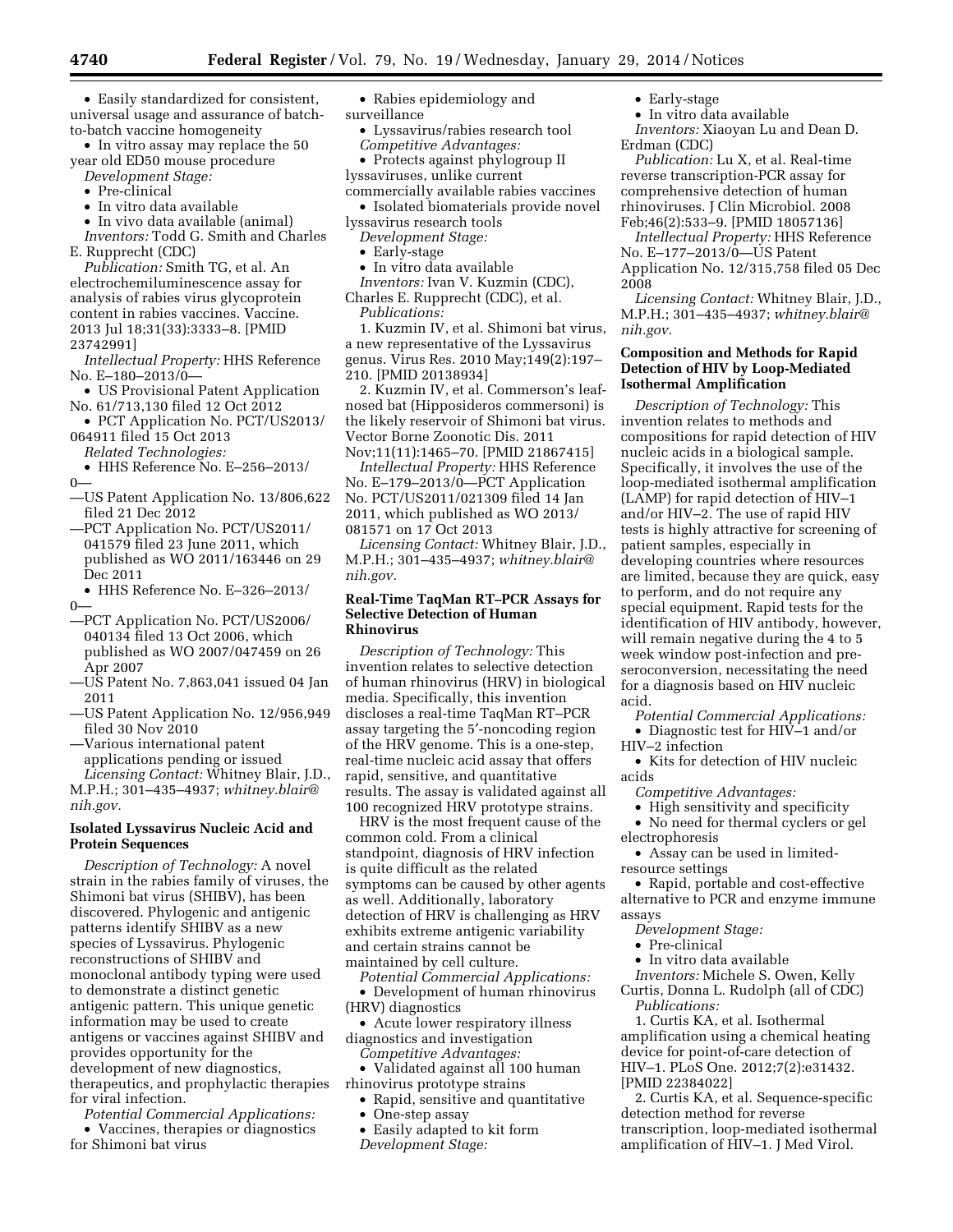2009 Jun;81(6):966–72. [PMID 19382260]

3. Curtis KA, et al. Rapid detection of HIV–1 by reverse-transcription, loopmediated isothermal amplification (RT– LAMP). J Virol Methods. 2008

Aug;151(2):264–70. [PMID 18524393] *Intellectual Property:* HHS Reference No. E–173–2013/0—

• PCT Application No. PCT/US09/ 035130 filed 25 Feb 2009, which published as WO 2009/108693 on 03 Sep 2009

• US Patent Application No. 12/ 918,536 filed 20 Aug 2010

*Licensing Contact:* Whitney Blair, J.D., M.P.H.; 301–435–4937; *[whitney.blair@](mailto:whitney.blair@nih.gov) [nih.gov.](mailto:whitney.blair@nih.gov)* 

### **Autocidal Gravid Ovitrap Mosquito Trap for Control and Surveillance of Mosquitoes**

*Description of Technology:*  Mosquitoes are responsible for the transmission of a number of important zoonotic diseases, including dengue fever, malaria, and rift valley fever. The CDC–AGO (Autocidal Gravid Ovitrap) mosquito trap is a device that targets older female mosquitoes looking for a suitable place to lay eggs. This device is 45 centimeters tall with a 10-liter capacity to hold an attractant, such as water and decaying vegetation. The mosquitoes are captured by a nontoxic adhesive and eggs are collected on a hydrogel. The use of the hydrogel instead of a liquid prevents the larvae from hatched mosquito eggs from completing development.

Novel aspects of this technology are the use of non-toxic components and slow to dry hydrogel, as opposed to insecticide. While there are a number of chemical methods for controlling mosquitoes, these chemicals are always subject to the evolution of resistance from the mosquito population and, thus, there is a need for additional nonchemical control methods.

*Potential Commercial Applications:* 

• Device for mosquito control

• May be useful in regions of the world affected by vector-borne zoonotic diseases, such as dengue fever, malaria, Rift Valley fever or West Nile virus

*Competitive Advantages:* 

• Many ovitraps are short-lived as insecticide compound degrades over time and/or mosquito population becomes insecticide-resistant

• Utilizes a nontoxic adhesive and hydrogel polymer, as opposed to insecticide

*Development Stage:* 

• Prototype

• In vitro data available

*Inventors:* Roberto Barrera, Andrew J. Mackay, Manuel Amador (all of CDC)

*Publications:* 

1. Barrera, R. et al. 2010. ''Field Trials of a New Gravid-ovitrap for Integrated Area-wide Control of Aedes Aegypti in Puerto Rico.'' In Abstract Book, 83 (5 Supplement):179. The American Journal of Tropical Medicine and Hygiene. Atlanta, GA, USA. [*[http://](http://www.astmh.org/Meeting_Archives.htm) [www.astmh.org/Meeting](http://www.astmh.org/Meeting_Archives.htm)*\_*Archives.htm*]

2. Mackay AJ, et al. An improved autocidal gravid ovitrap for the control and surveillance of Aedes aegypti. Parasit Vectors. 2013 Aug 6;6(1):225. [PMID 23919568]

*Intellectual Property:* HHS Reference No. E–166–2013/0—

• PCT Application No. PCT/US2012/ 025462 filed 16 Feb 2012, which published as WO 2012/112785 on 23 Aug 2012

• U.S. Patent Application No. 13/ 822,598 filed 12 Mar 2013

*Licensing Contact:* Whitney Blair, J.D., M.P.H.; 301–435–4937; *[whitney.blair@](mailto:whitney.blair@nih.gov) [nih.gov.](mailto:whitney.blair@nih.gov)* 

### **sodC-Based Real-Time PCR Assay for Detection of** *Neisseria meningitidis*  **Infection**

*Description of Technology:* CDC researchers have developed a real-time PCR assay for the detection of *Neisseria meningitidis* sodC within clinical specimens. The ability to detect all strains of *N. meningitidis,* regardless of individual serogroup, is the central innovation of this technology. Further, the assay is sensitive enough to detect even the very limited sample sizes of *N. meningitidis* that would typically be found in clinical specimens. This technology avoids potentially catastrophic false-negative results associated with current *N. meningitidis*  carriage study testing methods. At least 16% of carried *N. meningitidis* lacks the ctrA gene, which is the current target of serogroup-based real-time PCR. *N. meningitidis* is the etiologic agent of epidemic bacterial meningitis and sepsis throughout the world and rapid detection of *N. meningitidis* infection is essential for patient well-being.

*Potential Commercial Applications:*  • Routine *N. meningitis* surveillance, especially useful in carriage studies

• Rapid, specific identification of *N. meningitis* infection

*Competitive Advantages:* 

• Rapid, sensitive and specific

• Present culture detection methods are limited by low sensitivity and long incubation periods; this assay demonstrates improved detection of meningococci, regardless of encapsulation status or bacteria viability

• Circumvents ctrA-based testingrelated false negative results in carriage studies

• No further technical development needed for commercialization

*Development Stage:* 

- Early-stage
- In vitro data available

*Inventors:* Jennifer D. Thomas, Cynthia P. Hatcher, Raydel D. Mair, Mary J. Theodore (all of CDC)

*Publication:* Dolan TJ, et al. sodCbased real-time PCR for detection of Neisseria meningitidis. PLoS One. 2011 May 5;6(5):e19361. [PMID 21573213]

*Intellectual Property:* HHS Reference No. E–165–2013/0—

• PCT Application No. PCT/US2011/ 055784 filed 11 Oct 2011, which published as WO 2012/048339 on 12 Apr 2012

• US Patent Application No. 13/ 816,903 filed 03 Apr 2013

*Licensing Contact:* Whitney Blair, J.D., M.P.H.; 301–435–4937; *[whitney.blair@](mailto:whitney.blair@nih.gov) [nih.gov.](mailto:whitney.blair@nih.gov)* 

### **Real-Time PCR Assay for Specific Detection of** *Haemophilus influenzae*  **Serotypes A and B**

*Description of Technology: Haemophilus influenzae* is responsible for life-threatening respiratory infections including meningitis. This assay allows for the qualitative detection of the bacterial meningitis pathogen *H. influenzae* serotype A (Hia) and serotype B (Hib) in fluid samples, without detecting any of the other serotypes of *H. influenzae.* This invention is capable of detecting even the very small numbers of Hia or Hib within clinical specimens.

*Potential Commercial Applications:* 

• Meningitis nucleic acid-based diagnostics for testing clinical samples

• Useful for public health monitoring programs

• Surveillance of circulating *H.* 

*influenzae* serotypes *Competitive Advantages:* 

• Easily adapted to a real-time PCR assay (monoplex or multiplex) kit

• Rapid, accurate and specific, especially when compared to sero-

diagnostic approaches

• No further testing need, presently ready for commercialization

*Development Stage:* 

- Early-stage
- Pre-clinical

• In vitro data available

*Inventors:* Jennifer D. Thomas, Xin Wang, Cynthia P. Hatcher, Raydel Anderson, Mary J. Theodore, Leonard W. Mayer (all of CDC)

*Intellectual Property:* HHS Reference No. E–164–2013/0—

• PCT Application No. PCT/US2012/ 022753 filed 26 Jan 2012, which published as WO 2012/103353 on 02 Aug 2012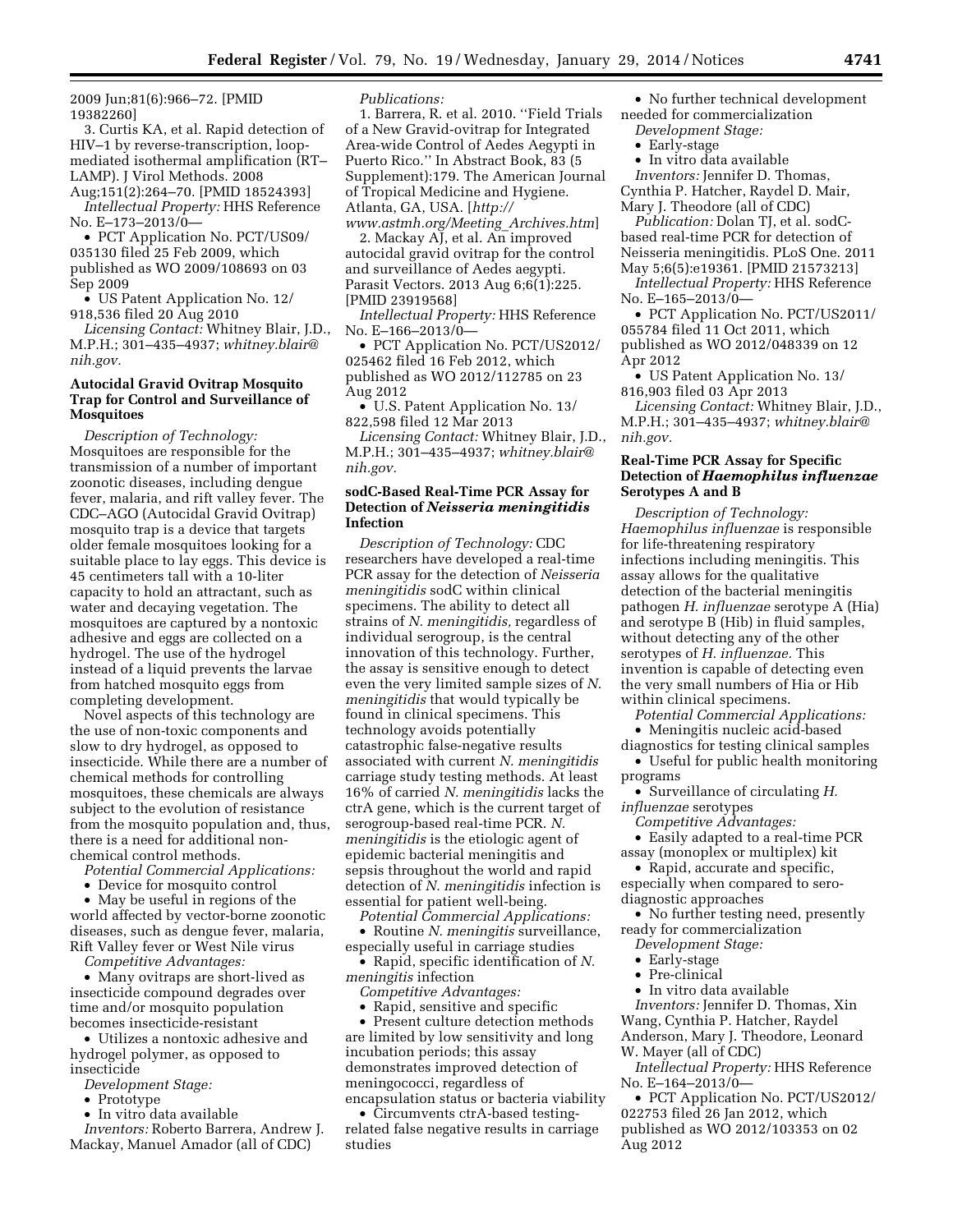• U.S. Patent Application No. 13/ 996,913 filed 21 Jun 2013

*Licensing Contact:* Whitney Blair, J.D., M.P.H.; 301–435–4937; *[whitney.blair@](mailto:whitney.blair@nih.gov) [nih.gov.](mailto:whitney.blair@nih.gov)* 

### **Rapid Detection of Multi-Drug-Resistant** *Mycobacterium tuberculosis* **Using Real-Time PCR and High-Resolution Melt Analysis**

*Description of Technology:* CDC scientists have developed a rapid, sensitive, and specific real-time PCR assay that is capable of detecting the presence of *Mycobacterium tuberculosis*  and determining its resistance profile to antibiotics, such as rifampicin and isoniazid. Currently, there are few assays available that are capable of both detecting *M. tuberculosis* and determining the bacteria's drug resistance. This assay incorporates multiple fluorescent chemistries, providing a simple and cost-effective method of determining the bacteria's drug resistance. Additionally, this assay may be used to quickly discriminate *Mycobacterium tuberculosis* complex (MTBC) strains from non-MTBC strains.

*Potential Commercial Applications:* 

• Rapid screening of potential multidrug-resistant *M. tuberculosis* 

• Kits for diagnosis of *M. tuberculosis*  • Public health programs combating emerging drug-resistance in *M. tuberculosis;* clinics working with atrisk populations

*Competitive Advantages:* 

• Robust and inexpensive way to detect dominant *M. tuberculosis*  mutations

• Rapid results within 5 hours of obtaining DNA

• More cost-efficient and less complex than culturing and sequencing methods of determining drug-resistant status

*Development Status:* 

• Early-stage

• In vitro data available

*Inventors:* James E. Posey, Jonas M. Winchell, Kelley Cowart, Melissa Ramirez (all of CDC)

*Publication:* Ramirez MV, et al. Rapid detection of multidrug-resistant Mycobacterium tuberculosis by use of real-time PCR and high-resolution melt analysis. J Clin Microbiol. 2010

Nov;48(11):4003–9. [PMID 20810777] *Intellectual Property:* HHS Reference No. E–160–2013/0—

• PCT Application No. PCT/US2011/ 035217 filed 04 May 2011, which published as WO 2011/140237 on 10 Nov 2011

• US Patent Application No. 13/ 695,935 filed 02 Nov 2012

*Licensing Contact:* Whitney Blair, J.D., M.P.H.; 301–435–4937; *[whitney.blair@](mailto:whitney.blair@nih.gov) [nih.gov.](mailto:whitney.blair@nih.gov)* 

### **Linear Epitopes of Anthrax Toxin Protective Antigen for Development of a Peptide Vaccine**

*Description of Technology: Bacillus anthracis* is a gram-positive, sporeforming bacteria that causes anthrax infection in humans. CDC inventors have identified epitope sequences of *B. anthracis* protective antigen (PA) that may be useful for development of peptide-based anthrax vaccines. This invention also relates to methods for determining whether post-vaccination protection is achieved. Specifically, this invention relates to a screening method for determining protection against *B. anthracis* infection that involves testing a biological sample for the presence of antibodies to one or more predefined regions of *B. anthracis* PA. This technology may be important to any bioterrorism defense strategy.

*Potential Commercial Applications:* 

• Novel anthrax vaccines

• Post-vaccination screening to determine if anthrax protection is achieved

• Biodefense

*Competitive Advantages:* 

• May require fewer vaccination follow-ups, while present anthrax vaccines require numerous rounds of injections and boosters for fulleffectiveness

• Identified peptide sequences, representing regions of PA, elicit an immune response in primate and human sera studies

*Development Stage:* 

• Pre-clinical

• In vitro data available

*Inventors:* Vera A. Semenova, Conrad P. Quinn, Jan Pohl, Pavel Svoboda (all of CDC)

*Intellectual Property:* HHS Reference No. E–158–2013/2—

• PCT Application No. PCT/US2011/ 024317 filed 10 Feb 2011, which published as WO 2011/100408 on 18 Aug 2011

• US Patent Application No. 13/ 577,878 filed 08 Aug 2012

*Licensing Contact:* Whitney Blair, J.D.,

M.P.H.; 301–435–4937; *[whitney.blair@](mailto:whitney.blair@nih.gov)*

# *[nih.gov.](mailto:whitney.blair@nih.gov)*  **Multiplex Assay for Detection of Dengue Virus**

*Description of Technology:* Dengue virus (DENV) is the cause of dengue illness (dengue fever, dengue hemorrhagic fever, and dengue shock syndrome). CDC researchers have developed a RT–PCR multiplex assay that, prior to sero-conversion, selectively detects dengue virus in biological or other fluid media, such as whole blood, plasma, or serum. The

primers and probes from this assay are sufficiently specific to amplify and detect all four DENV serotypes. This FDA-approved technology may provide an improved method for rapid and accurate serotyping of dengue virus in clinical and research settings.

*Potential Commercial Applications:* 

• Rapid, simple and accurate dengue virus (DENV) serotype identification

• Diagnostic tool for clinical or research settings

*Competitive Advantages:* 

• Increased sensitivity and efficiency compared to current antigen-based assays and single reaction real-time RT– PCR analyses

• Addresses need for accurate

molecular diagnosis of DENV • FDA approved technology

*Development Stage:* 

• In vitro data available

• In situ data available (on-site)

*Inventors:* Jorge L. Munoz-Jordan,

Edgardo Vergne-Maldonado, Gilberto A. Santiago (all of CDC)

*Publications:* 

1. Munoz-Jordan JL, et al. Genetic relatedness of dengue viruses in Key West, Florida, USA, 2009–2010. Emerg Infect Dis. 2013 Apr;19(4):652–4. [PMID 23632064]

2. Santiago GA, et al. Analytical and clinical performance of the CDC real time RT–PCR assay for detection and typing of dengue virus. PLoS Negl Trop Dis. 2013 Jul 11;7(7):e2311. [PMID 23875046]

*Intellectual Property:* HHS Reference No. E–148–2013/0—PCT Application No. PCT/US2012/061828 filed 25 Oct 2012, which published as WO 2013/ 066705 on 10 May 2013

*Licensing Contact:* Whitney Blair, J.D., M.P.H.; 301–435–4937; *[whitney.blair@](mailto:whitney.blair@nih.gov) [nih.gov.](mailto:whitney.blair@nih.gov)* 

### **Use of Vitronectin as a Biomarker for the Detection of Dengue Hemorrhagic Fever**

*Description of Technology:* Dengue hemorrhagic fever (DHF) is a severe, potentially deadly infection spread by mosquitos. CDC scientists have identified vitronectin as an important biomarker of DHF. They have shown vitronectin is significantly reduced in DHF and severe dengue infections when compared to dengue non-hemorrhagic fever patients. Presently, DHF is established by assessing antibody concentrations and other rule-of-thumb criteria, but often these assays can be difficult to interpret and lead to false conclusions. Establishing vitronectin levels provides a specific, novel biomarker for DHF, leading to increased accuracy in clinical diagnoses and improved patient outcomes.